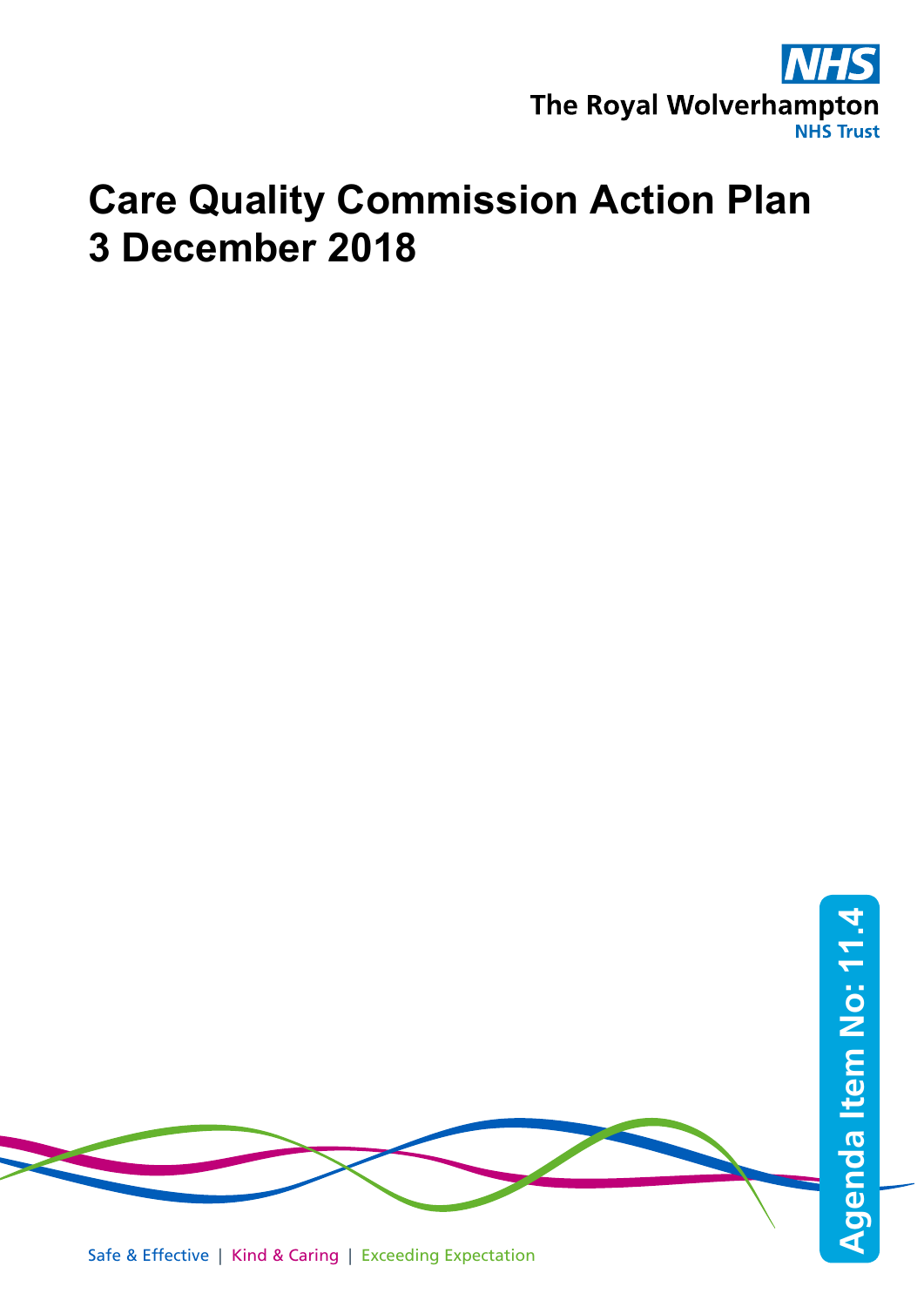## The Royal Wolverhampton MHS



**NHS Trust** 

|                                               | <b>Trust Board</b>                                                                                                                                                                                                                                                                                                                                                                                                                                                                                                                                                                                                                                                                         |
|-----------------------------------------------|--------------------------------------------------------------------------------------------------------------------------------------------------------------------------------------------------------------------------------------------------------------------------------------------------------------------------------------------------------------------------------------------------------------------------------------------------------------------------------------------------------------------------------------------------------------------------------------------------------------------------------------------------------------------------------------------|
| <b>Meeting Date:</b>                          | 3rd December 2018                                                                                                                                                                                                                                                                                                                                                                                                                                                                                                                                                                                                                                                                          |
| <b>Title:</b>                                 | <b>Care Quality Commission Action Plan</b>                                                                                                                                                                                                                                                                                                                                                                                                                                                                                                                                                                                                                                                 |
| <b>Purpose of the</b><br><b>Report:</b>       | Advise                                                                                                                                                                                                                                                                                                                                                                                                                                                                                                                                                                                                                                                                                     |
| <b>Summary:</b>                               | Following the CQC inspection report dated June 2018 an action plan has<br>been developed to include corporate and local actions. The Trust<br>Management Committee will receive the plan and progress on a monthly<br>basis until all actions are closed or being monitored by another sub Board<br>Committee. This is the first update presented since development of the plan<br>and agreement by both Directorates and Divisions regards monitoring and<br>reporting action progress.                                                                                                                                                                                                   |
| <b>Action required:</b>                       | To approve the plan and deliver actions outlined within the timeframe.                                                                                                                                                                                                                                                                                                                                                                                                                                                                                                                                                                                                                     |
| <b>Clinical</b><br>implications and<br>view   | As above                                                                                                                                                                                                                                                                                                                                                                                                                                                                                                                                                                                                                                                                                   |
| Patient, carer,<br>public impact and<br>views | Nil                                                                                                                                                                                                                                                                                                                                                                                                                                                                                                                                                                                                                                                                                        |
| <b>Author + Contact</b><br><b>Details:</b>    | Debra Hickman Deputy Chief Nurse<br>Tel 01902 695968<br>Email debrahickman@nhs.net                                                                                                                                                                                                                                                                                                                                                                                                                                                                                                                                                                                                         |
| <b>CQC Domains</b>                            | Safe: patients, staff and the public are protected from abuse and avoidable harm.<br>Effective: care, treatment and support achieves good outcomes, helping people maintain<br>quality of life and is based on the best available evidence.<br><b>Caring:</b> staff involve and treat everyone with compassion, kindness, dignity and respect.<br><b>Responsive:</b> services are organised so that they meet people's needs.<br>Well-led: the leadership, management and governance of the organisation make sure it's<br>providing high-quality care that's based around individual needs, that it encourages learning<br>and innovation, and that it promotes an open and fair culture. |
| <b>Trust Strategic</b><br><b>Objectives</b>   | 1. Create a culture of compassion, safety and quality<br>2. Proactively seek opportunities to develop our services<br>3. To have an effective and well integrated local health and care system that operates<br>efficiently<br>4. Attract, retain and develop our staff, and improve employee engagement<br>5. Maintain financial health - Appropriate investment to patient services<br>6. Be in the top 25% of all key performance indicators                                                                                                                                                                                                                                            |
| <b>Links to</b><br><b>Assurances</b>          |                                                                                                                                                                                                                                                                                                                                                                                                                                                                                                                                                                                                                                                                                            |
| <b>Resource</b><br>Implications:              | Revenue:<br>Capital: bereavement suite<br>Workforce: a number of business cases are in process regards outreach expansion,<br>palliative care expansion, sepsis nurses, bereavement nurses, ME roles and SJR reviewers<br>regards backlogs<br>Funding Source: various                                                                                                                                                                                                                                                                                                                                                                                                                      |
| <b>Risks:</b>                                 |                                                                                                                                                                                                                                                                                                                                                                                                                                                                                                                                                                                                                                                                                            |
| <b>Risk register</b><br>reference:            | TRR 3644 Amber (9)                                                                                                                                                                                                                                                                                                                                                                                                                                                                                                                                                                                                                                                                         |
| <b>Other formal</b>                           |                                                                                                                                                                                                                                                                                                                                                                                                                                                                                                                                                                                                                                                                                            |
| bodies involved:                              |                                                                                                                                                                                                                                                                                                                                                                                                                                                                                                                                                                                                                                                                                            |
| <b>References</b>                             | https://www.cqc.org.uk/sites/default/files/new_reports/AAAH3914.pdf                                                                                                                                                                                                                                                                                                                                                                                                                                                                                                                                                                                                                        |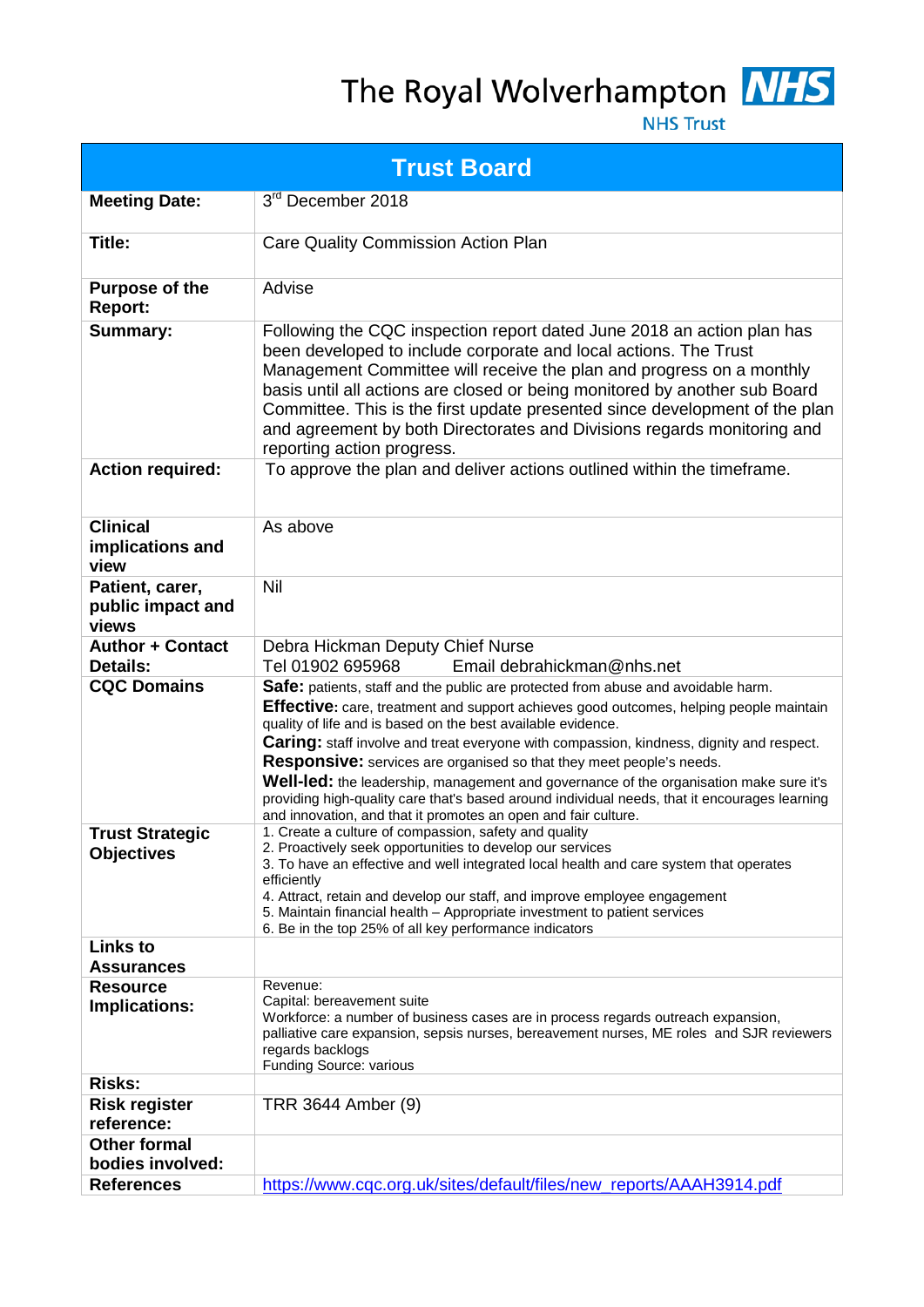|          | <b>Report Details</b>                                                                                                                                                                                                                                                                                                                                                                                                                                                                                                                                                                                                                                                                                                                                                                                                                                               |
|----------|---------------------------------------------------------------------------------------------------------------------------------------------------------------------------------------------------------------------------------------------------------------------------------------------------------------------------------------------------------------------------------------------------------------------------------------------------------------------------------------------------------------------------------------------------------------------------------------------------------------------------------------------------------------------------------------------------------------------------------------------------------------------------------------------------------------------------------------------------------------------|
| 1.       | The final report was received and published in June 2018, the attached action plan -<br>appendix 1 was subsequently developed and presented to TMC for approval in July 2018<br>and subsequently September 2018. The action plan includes all transactional requirements<br>identified from the anoounced inspection of March 2018, it also requests Directorates and<br>Divisons to consider 'stretch' targets on how they will look to improve outcomes from<br>previous ratings. This will be monitored via the Disional performance process, this will<br>feature in future updates.<br>This report provides the first update received from Directorates identified with specific<br>actions, acknowledging not all core services were inspected. Divsions have also provided<br>an overview on improvements made whereby system/process issues had a Trustwide |
|          | impact.                                                                                                                                                                                                                                                                                                                                                                                                                                                                                                                                                                                                                                                                                                                                                                                                                                                             |
| 2.<br>3. | The following actions have been completed and closure approved via TMC are:<br>1.1.4 – Mixed equipment storage of clean & dirty items, this has now bwwn addressed.<br>2.3 – review of elective surgical readmsission rates<br>2.5 – Treatment waiting times disaggregation by site to address specific issues<br>1.6 - Explore staffing as per Birth rate plus methodology in Maternity                                                                                                                                                                                                                                                                                                                                                                                                                                                                            |
|          | Areas for focus:<br>IP/HH Mandatory training<br><b>Staffing levels</b><br>Health & Safety Incidents and Audits<br>Reuscitation trolley content compliance<br>Fridge monitoring SOP for approval and roll out<br>NatSips & LocSips requirements to be reviewed and audited<br>SOP development regards O2 cylinder monitoring<br>MCA/DoLs awareness, training compliance and audit                                                                                                                                                                                                                                                                                                                                                                                                                                                                                    |
| 4.       | Items for note:<br>4.1.3 – ISAS accreditation in Radiology, the service are not pursuing this at present                                                                                                                                                                                                                                                                                                                                                                                                                                                                                                                                                                                                                                                                                                                                                            |

| <b>Appendices</b> |                                    |
|-------------------|------------------------------------|
|                   | Appendix 1 – CQC Trust Action plan |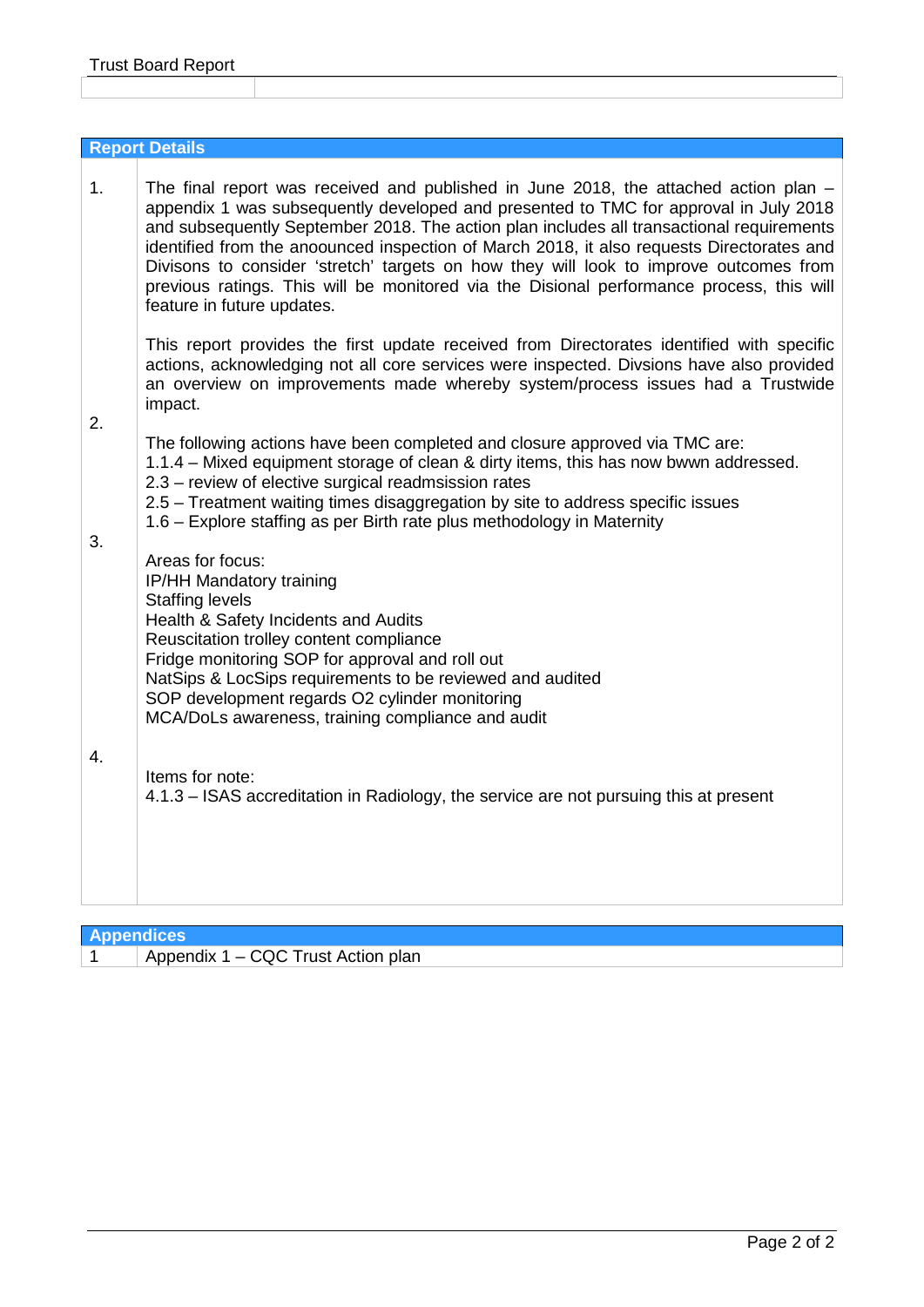| Appendix 1 |  |
|------------|--|
|            |  |

| Appendix 1<br><b>CQC</b> Action Plan |                                                                                          |                         |                  |                                  |               |                                       |                    |                  |                                                                                                    |                                                                                                                                                                                       |                                                                                |                         | Beige writing Maria Arthur<br><b>Red writing Clair Hobbs</b> |
|--------------------------------------|------------------------------------------------------------------------------------------|-------------------------|------------------|----------------------------------|---------------|---------------------------------------|--------------------|------------------|----------------------------------------------------------------------------------------------------|---------------------------------------------------------------------------------------------------------------------------------------------------------------------------------------|--------------------------------------------------------------------------------|-------------------------|--------------------------------------------------------------|
|                                      |                                                                                          |                         |                  |                                  |               |                                       |                    |                  |                                                                                                    | Action relating to Directorate/Division/Trust                                                                                                                                         |                                                                                |                         | lue writing Tracy Palmer<br>Purple writing Nicky Ballard     |
| Domain                               | Action                                                                                   | <b>Accountable lead</b> | <b>Timescale</b> | Assurance group                  | Evidence      | <b>Stretch action</b>                 | Accountable lead   | <b>Timescale</b> |                                                                                                    |                                                                                                                                                                                       |                                                                                | <b>Trust</b>            |                                                              |
|                                      |                                                                                          |                         |                  |                                  |               |                                       |                    |                  | Directorate                                                                                        | <b>Division</b>                                                                                                                                                                       | Trust                                                                          | Lead/Assurance<br>group | <b>Green Sandra Roberts</b>                                  |
| 1.0 Safe                             | 1.1 Improve Hand Hygiene practice consistently in Diagnostic                             |                         |                  |                                  |               |                                       |                    |                  |                                                                                                    |                                                                                                                                                                                       |                                                                                |                         | <b>Brown Kate Shaw</b>                                       |
| 1.1.                                 | imaging:                                                                                 |                         |                  |                                  |               |                                       |                    |                  |                                                                                                    |                                                                                                                                                                                       |                                                                                |                         | <b>Orange Bev Morgan</b>                                     |
|                                      |                                                                                          |                         |                  |                                  |               |                                       |                    |                  |                                                                                                    |                                                                                                                                                                                       |                                                                                |                         |                                                              |
|                                      |                                                                                          |                         |                  |                                  |               |                                       |                    |                  |                                                                                                    |                                                                                                                                                                                       |                                                                                |                         |                                                              |
|                                      |                                                                                          |                         |                  |                                  |               |                                       |                    |                  |                                                                                                    | Division to set a 2 month improvement target for red<br>mandatory training. Dv1 - Divisional position red 92.6%,                                                                      |                                                                                |                         |                                                              |
|                                      |                                                                                          |                         |                  |                                  |               |                                       |                    |                  |                                                                                                    | nursing is however green at 95.5%. Dv 2 mandatory<br>raining 92.8 Dv 3 - DMT:Mandatory Training a focus of                                                                            |                                                                                |                         |                                                              |
|                                      |                                                                                          |                         |                  |                                  |               |                                       |                    |                  | Management to review, cleanse and follow up                                                        | monthly performance meetings with Directorates held to                                                                                                                                |                                                                                |                         |                                                              |
|                                      |                                                                                          |                         |                  |                                  |               |                                       |                    |                  | red mandatory training. ED, Theatres,<br>Diagnostic Imaging to address mandatory                   | account for delivery against target, divisional position is<br>95.55% Dv 3 - Directorates: Monthly monitoring of compliance Mandatory Training leads to target offers                 |                                                                                |                         |                                                              |
| 1.1.                                 | IP/HH mandatory training 100%.                                                           | <b>DMT</b>              |                  | 31/05/2018 Directorate Gov Meet. | Training data |                                       |                    |                  | training non compliance                                                                            | n place.                                                                                                                                                                              | of training to poor compliance areas.                                          |                         | IPCG - Training SME Blue Debra Hickman                       |
|                                      |                                                                                          |                         |                  |                                  |               |                                       |                    |                  |                                                                                                    | Dv1 - we track divisional compliance every month at divisional                                                                                                                        |                                                                                |                         |                                                              |
|                                      |                                                                                          |                         |                  |                                  |               |                                       |                    |                  |                                                                                                    | overnance meeting. Whilst we are 5% behind our projection<br>urrently, we are in a better position than the previous 2                                                                |                                                                                |                         |                                                              |
|                                      |                                                                                          |                         |                  |                                  |               |                                       |                    |                  |                                                                                                    | years at this same time. Dv 2 - Audit compliance is reviewed<br>it the divisional monthly governance meetings and                                                                     |                                                                                |                         |                                                              |
|                                      |                                                                                          |                         |                  |                                  |               |                                       |                    |                  |                                                                                                    | nonitoring ongoing Dv 3 - Directorates: Audits reviewed                                                                                                                               | Implement oversight audits - Div 3 behind<br>trajectory. QIPP programees being |                         |                                                              |
|                                      | Audit practice                                                                           | <b>DMT</b>              |                  | 31/05/2018 Directorate Gov Meet. | Audit reports | Implement oversight<br>audits         |                    |                  | Implement local audits                                                                             | monthly and progress monitoring in place. Support from<br>Sovernance as required                                                                                                      | introduced for medics - aid complaince                                         | IP/IPCG                 | <b>Red Sally Evans</b>                                       |
| 1.1.3                                |                                                                                          |                         |                  |                                  |               |                                       |                    |                  |                                                                                                    | Dv 1 - Head of Nursing to add to Matron 1:1 for discussion. Dv                                                                                                                        |                                                                                |                         |                                                              |
|                                      |                                                                                          |                         |                  |                                  |               |                                       |                    |                  |                                                                                                    | - Monitored at 1-1 Dv 1 - Matron now has monthly<br>issurance from each band 7 lead. Less dust at both CCH and                                                                        |                                                                                |                         |                                                              |
|                                      |                                                                                          |                         |                  |                                  |               |                                       |                    |                  |                                                                                                    | New Cross sites now most building work is complete. Monthly                                                                                                                           |                                                                                |                         |                                                              |
|                                      |                                                                                          |                         |                  |                                  |               | Dv 1 - 100%                           |                    |                  |                                                                                                    | audits had shown an issue with dust on Theatre trolleys<br>inderneath - this has been addressed in all Theatres apart                                                                 |                                                                                |                         |                                                              |
|                                      |                                                                                          |                         |                  |                                  |               | compliance with<br>ompletion and      |                    |                  | Surgery core service to monitor compliance                                                         | from CCH now by employing an additional floating TSA who<br>has cleaning as part of their daily tasks. CCH post currently out Revised cleaning strategies approved last Environmental |                                                                                |                         |                                                              |
|                                      | Maintain cleaning logs                                                                   | Surgery Dir MT          | 31/12/2018       |                                  |               | ssurance.                             | E. Lengyel, Matron |                  | with cleaning logs                                                                                 | o advert.                                                                                                                                                                             | nonth - relaunched                                                             | Group                   |                                                              |
|                                      |                                                                                          |                         |                  |                                  |               |                                       |                    |                  | Review and address clean/dirty storage and                                                         |                                                                                                                                                                                       |                                                                                |                         |                                                              |
|                                      |                                                                                          |                         |                  |                                  |               |                                       |                    |                  | include within local environmental audits. Dv 3<br>Radiology: The clean and dirty storage has beer |                                                                                                                                                                                       |                                                                                |                         |                                                              |
|                                      | Mixed equipment storage clean in dirty - Diagnostic                                      | <b>Radiology Dir MT</b> | 30/11/2018       |                                  |               | <b>Environmental Audit</b>            |                    |                  | reviewed and is now separated out.Mixed<br>quipment storage clean in dirty- Diagnosti              |                                                                                                                                                                                       |                                                                                |                         |                                                              |
| 1.1.5                                |                                                                                          |                         |                  |                                  |               |                                       |                    |                  |                                                                                                    |                                                                                                                                                                                       |                                                                                |                         |                                                              |
|                                      |                                                                                          |                         |                  |                                  |               |                                       |                    |                  | Medicine and Radiology to review safe staffing<br>levels Dv 3 - Radiology: There is an algorithm   |                                                                                                                                                                                       |                                                                                |                         |                                                              |
|                                      |                                                                                          |                         |                  |                                  |               |                                       |                    |                  | for staffing in all of the areas in Radiology.<br>Team leaders work coherently so no area goes     |                                                                                                                                                                                       |                                                                                |                         |                                                              |
|                                      |                                                                                          |                         |                  |                                  |               |                                       |                    |                  | understaffed. There are options to close<br>scanners or bring additional staff in on overtime      |                                                                                                                                                                                       |                                                                                |                         |                                                              |
|                                      |                                                                                          |                         |                  |                                  |               |                                       |                    |                  | should the need arise. Demand and capacity                                                         |                                                                                                                                                                                       |                                                                                |                         |                                                              |
|                                      |                                                                                          |                         |                  |                                  |               | Consider assurance<br>regards other   |                    |                  | work underway which includes workforce.<br>Review safe staffing levels- Biannual review            |                                                                                                                                                                                       | Workforce review - Nursing, Medics to                                          | HR, Associate Chief     |                                                              |
|                                      | Review safe staffing levels                                                              | Dir MT/DMT              | 30/04/2018       |                                  |               | professional groups                   |                    |                  | Ongoing monitoring<br>Directorates to ensure robust checking system                                | Dv 1 - Medicine - Biannual skill mix currently in progress.                                                                                                                           | inform targeted action.                                                        | Nurse                   |                                                              |
|                                      |                                                                                          |                         |                  |                                  |               |                                       |                    |                  | for stock expiry. Dv 3 - Radiology: Checking<br>systems in place. Establish stock expiry checks    |                                                                                                                                                                                       |                                                                                |                         |                                                              |
|                                      |                                                                                          |                         |                  |                                  |               |                                       |                    |                  | Diagnostics- weekly review Audit to confirm it                                                     |                                                                                                                                                                                       |                                                                                |                         |                                                              |
|                                      | stablish stock expiry checks - Diagnostic<br>1.2 Ensure COSHH compliance across services | <b>Radiology Dir MT</b> | 30/11/2018       |                                  |               |                                       |                    |                  | working.                                                                                           |                                                                                                                                                                                       |                                                                                |                         |                                                              |
| 1.2.1                                |                                                                                          |                         |                  |                                  |               |                                       |                    |                  | Implement COSHH risk assessment and control<br>actions - Medical core service. - H&S               |                                                                                                                                                                                       |                                                                                |                         |                                                              |
|                                      |                                                                                          |                         |                  |                                  |               |                                       |                    |                  | department will be rolling out re-education for                                                    | Dv 3 - Directorates: COSHH compliance part of Service                                                                                                                                 |                                                                                |                         |                                                              |
|                                      | \ssess COSHH compliance in wards/depts.                                                  | HSO                     | 31/01/2018       | HSSG                             | Audits        | Environmental Audits Margaret Simcock |                    |                  | wards and departments and recommunication<br>of procedures                                         | Lead/Manager role. Awaiting outcome of H&S Audit to<br>lentify further actions                                                                                                        | H&S audit programme covering COSHH to<br>prioritise areas identified by CQC.   | HSO                     |                                                              |
| 1.2.2                                |                                                                                          |                         |                  |                                  |               |                                       |                    |                  |                                                                                                    |                                                                                                                                                                                       |                                                                                |                         |                                                              |
|                                      |                                                                                          |                         |                  |                                  |               |                                       |                    |                  |                                                                                                    |                                                                                                                                                                                       |                                                                                |                         |                                                              |
|                                      |                                                                                          |                         |                  |                                  |               |                                       |                    |                  |                                                                                                    | Dv 1 - Last report received August 2018 meeting for quarter 1.<br>Reduced number of incidents from Q4 (109 to 82). Top 3                                                              |                                                                                |                         |                                                              |
|                                      |                                                                                          |                         |                  |                                  |               |                                       |                    |                  | Carry out local H&S, environmental inspections                                                     | categories continue to be violence and aggression, sharps,                                                                                                                            |                                                                                |                         |                                                              |
|                                      |                                                                                          |                         |                  |                                  |               |                                       |                    |                  | and follow up actions. (Margaret.S) Further<br>awareness is to be issued in next issue of Risky    | manual handling. No RIDDOR in Q1. H&S self assessments -<br>local returns can be challenging, currently at 25% return.                                                                |                                                                                |                         |                                                              |
|                                      |                                                                                          |                         |                  |                                  |               |                                       |                    |                  | Business.<br>GP's via Primary Care Directorate requested to                                        | Directorates being challenged by Division. CAS alerts<br>proactively being closed via Division. Environmental reports                                                                 |                                                                                |                         |                                                              |
|                                      |                                                                                          |                         |                  |                                  |               |                                       |                    |                  | provide list of chemicals used. Due 14/12/18,<br>Once received these will be added to Trust        | received monthly; non-returns have been addressed by Head<br>of Nursing. Local environmental audits in theatres done                                                                  |                                                                                |                         |                                                              |
|                                      |                                                                                          |                         |                  |                                  |               |                                       |                    |                  | COSHH register Due 31/1/18, The above will                                                         | weekly plus monthly audits and communicated at leadership                                                                                                                             |                                                                                |                         |                                                              |
|                                      |                                                                                          |                         |                  |                                  |               |                                       |                    |                  | enable risk assessment templates to be issued<br>Due 31/12/18                                      | meeting. Dv 3 - DMT: receive/ review quarterly H&S reports<br>at Div Gov meetings Dv 3 - Directorates: Implement actions                                                              |                                                                                |                         |                                                              |
|                                      | Directorates to action gaps.                                                             | DMT                     | 31/12/2018       | <b>HSSG</b>                      | Re- audits    |                                       |                    | Dec-1            |                                                                                                    | rom environmental inspections and report to Division                                                                                                                                  |                                                                                |                         |                                                              |
| Appendix 1                           |                                                                                          |                         |                  |                                  |               |                                       |                    |                  |                                                                                                    |                                                                                                                                                                                       |                                                                                |                         |                                                              |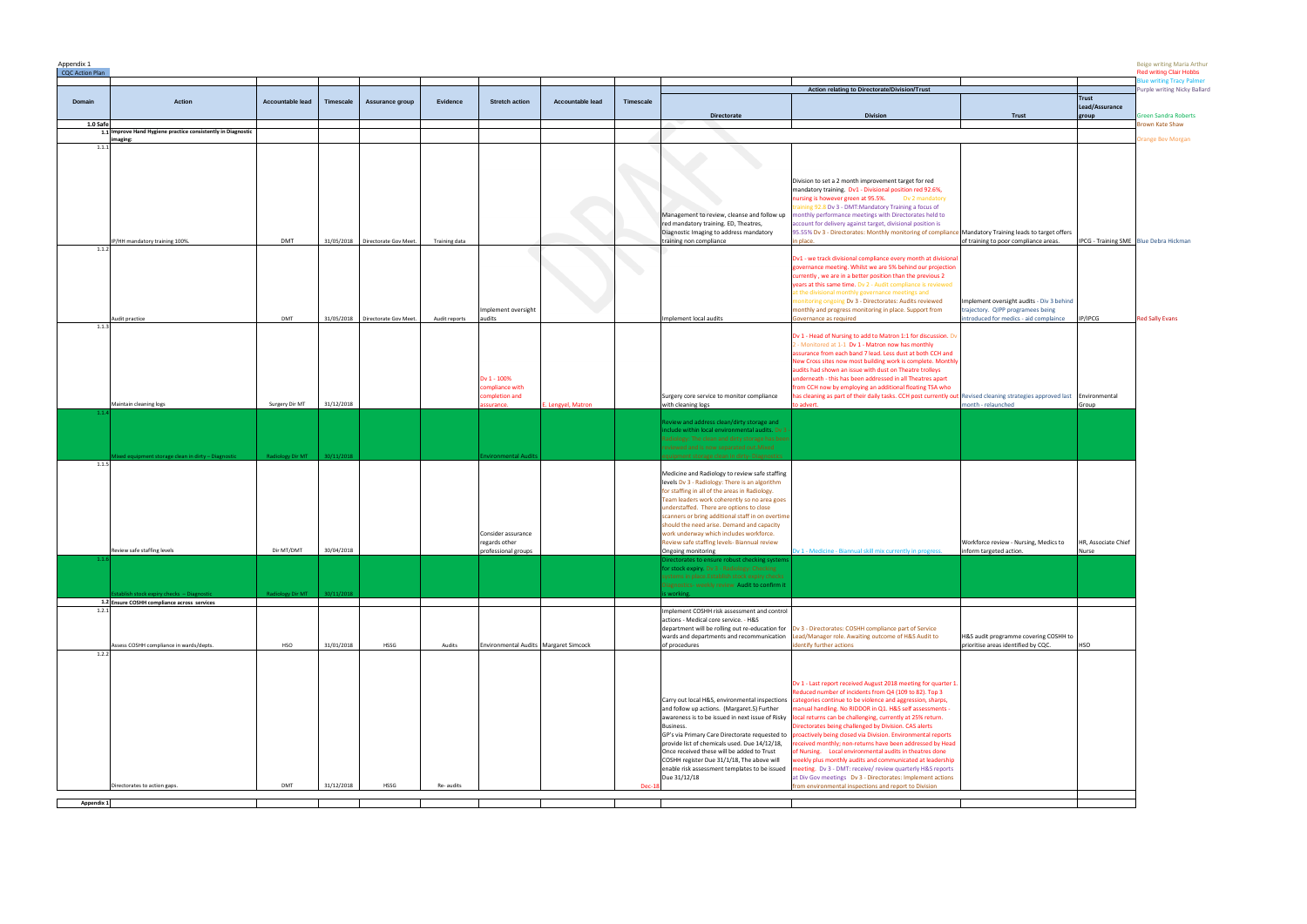|                                                                                                                                                                                                                                                                                  |                                  | Purple writing Nicky Ballard |
|----------------------------------------------------------------------------------------------------------------------------------------------------------------------------------------------------------------------------------------------------------------------------------|----------------------------------|------------------------------|
| <b>Trust</b>                                                                                                                                                                                                                                                                     | Trust<br>Lead/Assurance<br>group | <b>Green Sandra Roberts</b>  |
|                                                                                                                                                                                                                                                                                  |                                  |                              |
| Review arrangements, programme and<br>frequency of resuscitation audits, how<br>results fed back and actioned. Reaudit of<br>non compliance, paed trolleys - 83% revisit<br>100%                                                                                                 | Resus Group                      |                              |
| (Alison.T) New datix categories have been<br>implemented. Monthly IGR reports sent to<br>directorates contain details on number<br>and categories of medication incidents.<br>Further detail provided by governance<br>officer and directorate pharmacist where<br>there is one. |                                  |                              |
| Implement and report Medication audit<br>programme (prescription, administration                                                                                                                                                                                                 |                                  |                              |
| and storage)                                                                                                                                                                                                                                                                     | Dir of Pharm                     |                              |
| Review arrangements for the oversight of<br>fridge temperature checks and reporting<br>to areas.                                                                                                                                                                                 | Dir of Pharm                     |                              |
|                                                                                                                                                                                                                                                                                  |                                  |                              |
|                                                                                                                                                                                                                                                                                  |                                  |                              |
|                                                                                                                                                                                                                                                                                  |                                  |                              |
|                                                                                                                                                                                                                                                                                  |                                  |                              |
|                                                                                                                                                                                                                                                                                  |                                  |                              |
|                                                                                                                                                                                                                                                                                  |                                  |                              |

|                |                                                                                                                |                  |            |                 |                                               |                                                                                                  |                                                         |                  |                                                                                                                                                                                                                                                                                                                                                                  | Action relating to Directorate/Division/Trust                                                                                                                                                                                                                                                                                                                                                                                                                                                                                                                                                                                                                                                                                                 |                                                                                                                                                                                  |
|----------------|----------------------------------------------------------------------------------------------------------------|------------------|------------|-----------------|-----------------------------------------------|--------------------------------------------------------------------------------------------------|---------------------------------------------------------|------------------|------------------------------------------------------------------------------------------------------------------------------------------------------------------------------------------------------------------------------------------------------------------------------------------------------------------------------------------------------------------|-----------------------------------------------------------------------------------------------------------------------------------------------------------------------------------------------------------------------------------------------------------------------------------------------------------------------------------------------------------------------------------------------------------------------------------------------------------------------------------------------------------------------------------------------------------------------------------------------------------------------------------------------------------------------------------------------------------------------------------------------|----------------------------------------------------------------------------------------------------------------------------------------------------------------------------------|
| Domain         | <b>Action</b>                                                                                                  | Accountable lead | Timescale  | Assurance group | Evidence                                      | <b>Stretch action</b>                                                                            | Accountable lead                                        | <b>Timescale</b> |                                                                                                                                                                                                                                                                                                                                                                  |                                                                                                                                                                                                                                                                                                                                                                                                                                                                                                                                                                                                                                                                                                                                               |                                                                                                                                                                                  |
| 1.3            |                                                                                                                |                  |            |                 |                                               |                                                                                                  |                                                         |                  | Directorate                                                                                                                                                                                                                                                                                                                                                      | <b>Division</b>                                                                                                                                                                                                                                                                                                                                                                                                                                                                                                                                                                                                                                                                                                                               | Trust                                                                                                                                                                            |
|                |                                                                                                                |                  |            |                 |                                               |                                                                                                  |                                                         |                  |                                                                                                                                                                                                                                                                                                                                                                  | Dv 1 - Division to review planned resus audit results, QRV<br>results, NAAS results and wider discussion in regards to<br>quality rounds and findings. Dv 1 - Most recent resus audit<br>was discussed at governance in August; showed non-<br>compliance for daily checks in 4 areas (A15 Theatre recovery<br>Paeds - 2 days, WEI, Mary Jones Ward - 1 day, B9 ICCU - 3<br>days, A26 Fracture clinic - 1 day). No equipment missing<br>across Division 1. No gaps in checks for the inpatient areas. No<br>gaps in weekly checks for any area. Results discussed at<br>Matrons 1:1s and at divisional nursing leadership meeting plu<br>emails sent to directorates for discussion and action at their                                       | o Review arrangements, p<br>frequency of resuscitati<br>results fed back and act<br>non compliance, paed ti                                                                      |
|                | mergency trolley stock complies with Policy                                                                    | DMT              | 30/11/2018 | Resus Group     | Audits                                        |                                                                                                  | Nicola Wise                                             |                  |                                                                                                                                                                                                                                                                                                                                                                  | overnance meetings.                                                                                                                                                                                                                                                                                                                                                                                                                                                                                                                                                                                                                                                                                                                           | 100%                                                                                                                                                                             |
| 1.4.1          | Staff communication and training around medication<br>incidents (Discharge lounge/A5/A9/Medical Core Services) | DMT              | 30/11/2018 | MMG             | E mails / Training<br>records / Alert notices | <b>Medication Safety</b><br>Officer to attend all<br>Div Gov meetings                            | Alison Tennant                                          |                  |                                                                                                                                                                                                                                                                                                                                                                  | Dv 1 - Division requested Medication Safety Officer to attend<br>Governance meeting to discuss concerns regarding increased<br>reporting from General Surgery. Officer reported that these<br>were no harm or low level harm incidents and the increase<br>showed assurance of a good reporting culture. No significan<br>concerns highlighted for division apart from Critical Care<br>directorate where she is working with the teams to try and<br>nprove reporting from the area.                                                                                                                                                                                                                                                         | (Alison.T) New datix cat<br>implemented. Monthly<br>directorates contain det<br>and categories of medic<br>Further detail provided<br>officer and directorate p<br>there is one. |
| 1.4.2          | Medication prescription, administration and storage<br>including chemotherapy drugs)                           | Dir Phar         | 31/12/2018 | MMG             | Audits                                        |                                                                                                  |                                                         |                  | Review medicines storage security (including<br>high risk medicines) in Outpatients core service<br>Dv 3 - Pharmacy: Framework in place.<br>Reporting being escalated to senior nurses,<br>matrons and through pharmacy governance.<br>(Alison.T) Framework in place. Reporting being<br>escalated to senior nurses, matrons and<br>through pharmacy governance. |                                                                                                                                                                                                                                                                                                                                                                                                                                                                                                                                                                                                                                                                                                                                               | Implement and report M<br>programme (prescriptio<br>and storage)                                                                                                                 |
|                |                                                                                                                |                  |            |                 |                                               |                                                                                                  |                                                         |                  |                                                                                                                                                                                                                                                                                                                                                                  |                                                                                                                                                                                                                                                                                                                                                                                                                                                                                                                                                                                                                                                                                                                                               |                                                                                                                                                                                  |
| 1.5            | Ensure secure access for medicines and temperature<br>monitoring. (Medicine and Surgery)                       | DMT              | 28/02/2019 | MMG             | Audits                                        |                                                                                                  |                                                         |                  | Follow up to ensure fridge temperature checks<br>in ED. Dv 3 - Pharmacy: Fridge monitoring SOP<br>progressing. On agenda for November Policy<br>Group (Alison.T) Fridge monitoring SOP<br>progressing. On agenda for November Policy<br>Group.                                                                                                                   | Dv 1 - No issues reported to Division in regards to Fridge<br>emps-managed locally at present.                                                                                                                                                                                                                                                                                                                                                                                                                                                                                                                                                                                                                                                | Review arrangements fo<br>fridge temperature che<br>to areas.                                                                                                                    |
| 1.6            | Explore staffing issues in midwifery through Birth rate+<br>review and identify links to SIs.HoM               | HoM              | 30/11/2018 | DirGovM         | <b>Business case</b>                          |                                                                                                  |                                                         |                  | Monitored via maternity dashboard                                                                                                                                                                                                                                                                                                                                | Dv 1 - BR+ report working towards Midwife to birth ratio of<br>1:27 presently 1:29. Successful recruitment day on 8th<br>October appointed into all current vacancies, and vacancies<br>identified within BR+ report. as above all datix relating to<br>staffing are reviewed by Matrons and HoM and SI's related to<br>staffing are discussed at risk meeting. Birth rate + midwifery<br>workforce review is complete. We are collecting data through<br>weekly risk meeting in terms of any SUI's relating to staffing<br>specifically surrounding any delays in care. This is work in<br>rogress.                                                                                                                                          |                                                                                                                                                                                  |
|                | 1.7 Number and Learning from Never Events                                                                      |                  |            |                 |                                               |                                                                                                  |                                                         |                  |                                                                                                                                                                                                                                                                                                                                                                  |                                                                                                                                                                                                                                                                                                                                                                                                                                                                                                                                                                                                                                                                                                                                               |                                                                                                                                                                                  |
| 1.7.1<br>1.7.2 | <b>AfPP Review</b>                                                                                             | DivMT            | 31/01/2019 | QSIG            | Report                                        |                                                                                                  | Dv 1 - No never events.  Dv 1 - DMT team members        |                  | Dv 1 - To ensure all team members attend AfPP<br>Mar-19 training.                                                                                                                                                                                                                                                                                                | Divisional oversight of compliance results and monitoring of<br>progress. Dv 1 - Peer review completed and local action plan<br>in place; being monitored via Matron 1:1 with Head of Nursing<br>currently. First all team training event took place on 10/10/18<br>with 56 attendees. Further training due 18/10/18 with 58 staff<br>expected to be in attendance. Further dates to be agreed -<br>probably for January 2019.                                                                                                                                                                                                                                                                                                                |                                                                                                                                                                                  |
|                | NatSSIPs/LocSSIPs in practice                                                                                  | DivMT            | 31/12/2018 | QSIG            | Audits                                        | Dv 1 - Full suite of<br>oCCSIPs per directorate<br>with annual plan for<br>audit and compliance. | Ian Badger - Dv 1 - Ian<br><b>Badger for division 1</b> |                  | Dv 1 - Each directorate will have a suite of LocSSIPS<br>available within their intranet page. Annual audits<br>will be performed on these LocSSIPs and presented<br>Mar-19 to Div. Governance and then QSIG.                                                                                                                                                    | Audit of NatSsips and LocSsips via QSIG. Divisional oversight of<br>compliance results and monitoring of progress. Dv 1 - Peer<br>review completed and local action plan in place; being<br>monitored via Matron 1:1 with Head of Nursing currently. First<br>all team training event took place on 10/10/18 with 56 Dv 1 -<br>Audits reviewed by Directorate at each Divisional meeting<br>prior to presentation at QSIG. Directorates challenged on any<br>concerns from results and reattendance offered as necessary.<br>Dv 2 - each Directorate has an established set. Discussed at<br>Divisional performance meetings. Dv 3 - DMT: need to scope<br>LocSSIPs in diagnostic and outpatient services to identify any<br>gaps and resolve |                                                                                                                                                                                  |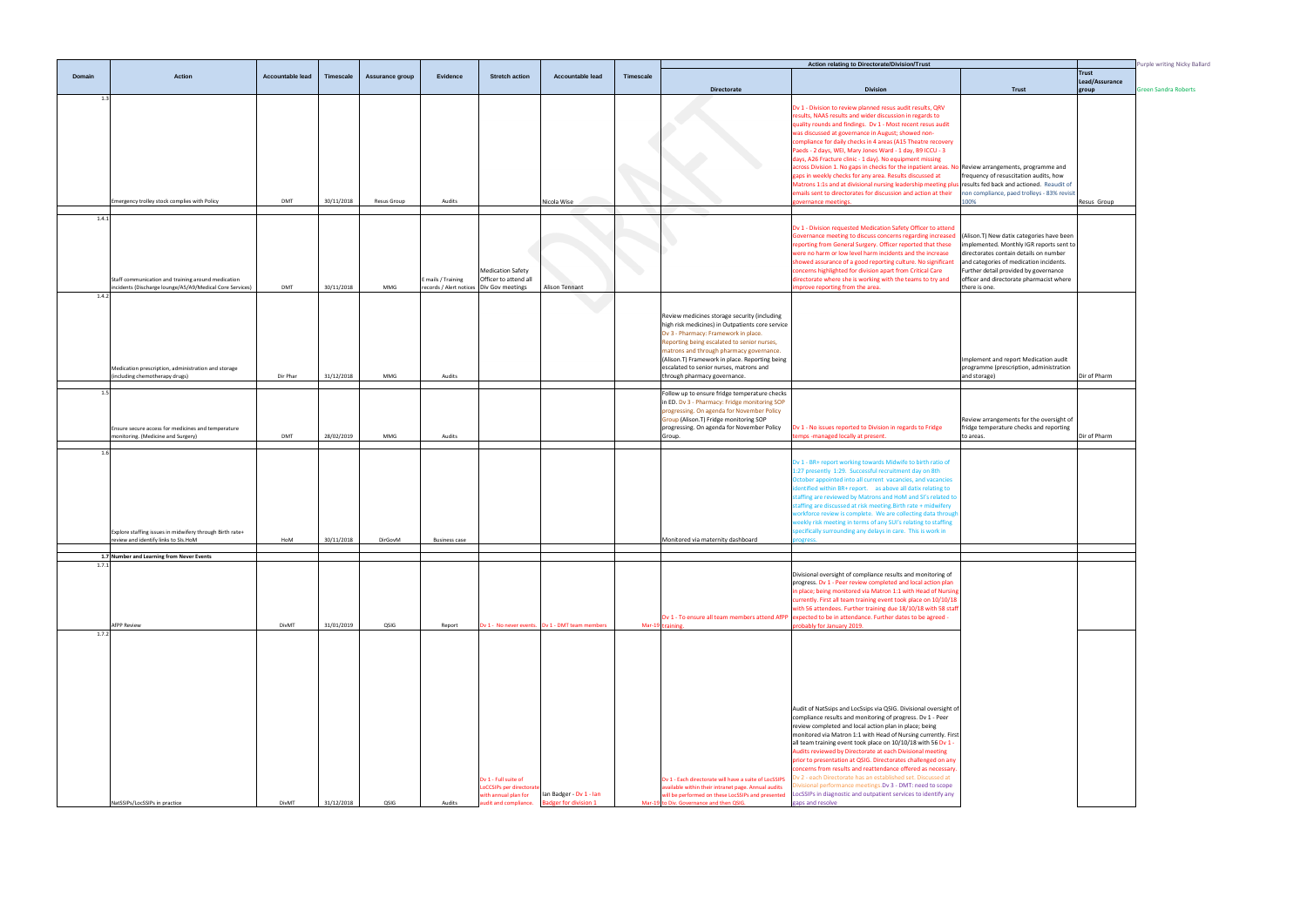|        |                                                                                                                 |                  |            |                                                   |          |                                       |                                                |           | Action relating to Directorate/Division/Trust                                              |                                                                                                                                                                            |                                                                                        | Purple writing Nicky Ballard      |                             |
|--------|-----------------------------------------------------------------------------------------------------------------|------------------|------------|---------------------------------------------------|----------|---------------------------------------|------------------------------------------------|-----------|--------------------------------------------------------------------------------------------|----------------------------------------------------------------------------------------------------------------------------------------------------------------------------|----------------------------------------------------------------------------------------|-----------------------------------|-----------------------------|
| Domain | <b>Action</b>                                                                                                   | Accountable lead | Timescale  | Assurance group                                   | Evidence | <b>Stretch action</b>                 | <b>Accountable lead</b>                        | Timescale |                                                                                            |                                                                                                                                                                            |                                                                                        | <b>Trust</b><br>Lead/Assurance    |                             |
| 1.7.3  |                                                                                                                 |                  |            |                                                   |          |                                       |                                                |           | Directorate                                                                                | <b>Division</b>                                                                                                                                                            | <b>Trust</b>                                                                           | group                             | <b>Green Sandra Roberts</b> |
|        |                                                                                                                 |                  |            |                                                   |          |                                       |                                                |           |                                                                                            |                                                                                                                                                                            |                                                                                        |                                   |                             |
|        |                                                                                                                 |                  |            |                                                   |          |                                       |                                                |           |                                                                                            |                                                                                                                                                                            |                                                                                        |                                   |                             |
|        |                                                                                                                 |                  |            |                                                   |          |                                       |                                                |           |                                                                                            |                                                                                                                                                                            |                                                                                        |                                   |                             |
|        |                                                                                                                 |                  |            |                                                   |          |                                       |                                                |           |                                                                                            |                                                                                                                                                                            |                                                                                        |                                   |                             |
|        |                                                                                                                 |                  |            |                                                   |          |                                       |                                                |           |                                                                                            |                                                                                                                                                                            |                                                                                        |                                   |                             |
|        |                                                                                                                 |                  |            |                                                   |          |                                       |                                                |           |                                                                                            |                                                                                                                                                                            |                                                                                        |                                   |                             |
|        |                                                                                                                 |                  |            |                                                   |          |                                       |                                                |           |                                                                                            |                                                                                                                                                                            |                                                                                        |                                   |                             |
|        |                                                                                                                 |                  |            |                                                   |          |                                       |                                                |           |                                                                                            | Divisional oversight of compliance results and monitoring of                                                                                                               |                                                                                        |                                   |                             |
|        |                                                                                                                 |                  |            |                                                   |          |                                       |                                                |           |                                                                                            | progress. Dv 1 - Quarterly results discussed at Divisional<br>Governance in October - main issue is in regards to the sign in                                              |                                                                                        |                                   |                             |
|        |                                                                                                                 |                  |            |                                                   |          |                                       |                                                |           |                                                                                            | not being done separately - it has been agreed that the WHO                                                                                                                |                                                                                        |                                   |                             |
|        |                                                                                                                 |                  |            |                                                   |          |                                       |                                                |           |                                                                                            | documentation should now be reviewed and amended to<br>provide a further focus. A working group is being set up by                                                         |                                                                                        |                                   |                             |
|        |                                                                                                                 |                  |            |                                                   |          | Dv 1 - Qualitative                    |                                                |           |                                                                                            | Matron to lead on this. Further discussion on completion n of                                                                                                              |                                                                                        |                                   |                             |
|        | Review WHO checklist use in theatres and interventional                                                         |                  |            |                                                   |          | udit results show ful<br>ompliance to | . Lengyel, Matron & M.                         |           | nvestigate and address WHO non-compliance<br>issues across relevant Directorates (notably  | draft document to go to Div. Gov meeting. Dv 3 - DMT: WHO<br>checklist returns gathered monthly and reported quarterly to                                                  |                                                                                        | Nursing and Quality,              |                             |
|        | procedures including ongoing educational support.                                                               | DivMT            | 30/08/2018 | QSIG                                              | Audits   | hecklist and brief.                   | hudja, CD. DMT                                 | $Mar-19$  | theatres NX, CCH.                                                                          | SIG by Divisional Heads of Nursing                                                                                                                                         | Undertake safety culture survey.                                                       | HR.                               |                             |
| 1.8    |                                                                                                                 |                  |            |                                                   |          |                                       |                                                |           |                                                                                            |                                                                                                                                                                            |                                                                                        |                                   |                             |
|        |                                                                                                                 |                  |            |                                                   |          |                                       |                                                |           |                                                                                            | Performance oversight monitoring of Documentation                                                                                                                          |                                                                                        |                                   |                             |
|        |                                                                                                                 |                  |            |                                                   |          |                                       |                                                |           |                                                                                            | audit compliance. Monitor action plans from external<br>reports, HF reviews and action plans in ED. Dv 1 -                                                                 |                                                                                        |                                   |                             |
|        |                                                                                                                 |                  |            |                                                   |          |                                       | Audit/monitor                                  |           | Undertake care pathway review (including                                                   | Documentation audit discussed at Governance in October                                                                                                                     |                                                                                        |                                   |                             |
|        |                                                                                                                 |                  |            |                                                   |          |                                       | documentation                                  |           | ED system and processes) to understand                                                     | main issue is in regards to stamps. Communication has                                                                                                                      |                                                                                        |                                   |                             |
|        |                                                                                                                 |                  |            |                                                   |          |                                       | compliance in ED, Medical<br>core service Dv 2 |           | challenges/barriers. Outline expected<br>standards via SOPs, training, induction and       | been sent to each directorate for how to order stamps<br>and to share audit results locally. Poor compliance with                                                          | Develop system to enable live audit                                                    |                                   |                             |
|        | Identify causes of poor documentation including HF and<br>redress (including fluid and nutritional records, re- |                  |            |                                                   |          |                                       | <b>Monthly audit</b>                           |           | appraisal. Identify and undertake local                                                    | documentation evident through Health assure dashboar                                                                                                                       | reporting. Establish resource requirement                                              |                                   |                             |
|        | positioning, patient care and treatment, care planning<br>ecords).                                              | DMT              | 31/05/2018 | DivGovM                                           | Audits   |                                       | indertaken, reported the<br>isional governance |           | prospective audits of records with<br>prompt/live reporting of results.                    | which Head of Nursing discusses as necessary with<br>relevant areas.                                                                                                       | for HF training/expertise at RWT. Nursing<br>audit review                              | HGLS/QSIG                         |                             |
|        |                                                                                                                 |                  |            |                                                   |          |                                       |                                                |           |                                                                                            |                                                                                                                                                                            |                                                                                        |                                   |                             |
|        | 1.9 Establish system and address triage delays in ED.                                                           | <b>DMT</b>       | 31/05/2018 | <b>DGovM</b>                                      | SOP      |                                       |                                                |           |                                                                                            |                                                                                                                                                                            |                                                                                        |                                   |                             |
| 1.10   |                                                                                                                 |                  |            |                                                   |          |                                       |                                                |           |                                                                                            |                                                                                                                                                                            |                                                                                        |                                   |                             |
|        |                                                                                                                 |                  |            |                                                   |          |                                       |                                                |           |                                                                                            |                                                                                                                                                                            |                                                                                        |                                   |                             |
|        |                                                                                                                 |                  |            |                                                   |          |                                       |                                                |           |                                                                                            |                                                                                                                                                                            |                                                                                        |                                   |                             |
|        |                                                                                                                 |                  |            |                                                   |          |                                       |                                                |           |                                                                                            | Training Needs Analysis (TNA) was completed to identify                                                                                                                    |                                                                                        |                                   |                             |
|        |                                                                                                                 |                  |            |                                                   |          |                                       |                                                |           |                                                                                            | specific staff groups who needed to complete the training. 7.<br>MCA and DoLs training is incorporated in the level 2                                                      |                                                                                        |                                   |                             |
|        |                                                                                                                 |                  |            |                                                   |          |                                       |                                                |           |                                                                                            | safeguarding adult and children's eLearning package which is                                                                                                               |                                                                                        |                                   |                             |
|        |                                                                                                                 |                  |            |                                                   |          |                                       |                                                |           |                                                                                            | available on kite site. Five additional training sessions have<br>been provided in September 2017 by an outside speaker                                                    |                                                                                        |                                   |                             |
|        |                                                                                                                 |                  |            |                                                   |          |                                       |                                                |           |                                                                                            | Susan Lassetter- MCA/DoLs Project Worker. MCA and Dols                                                                                                                     |                                                                                        |                                   |                             |
|        |                                                                                                                 |                  |            |                                                   |          |                                       |                                                |           |                                                                                            | training compliance is now at 97.7% (Sept 2018) MCA/DoLs<br>was promoted on the Safeguarding Awareness week on 2nd                                                         |                                                                                        |                                   |                             |
|        |                                                                                                                 |                  |            |                                                   |          |                                       |                                                |           |                                                                                            | October 2018. 12. Staff from the safeguarding team to be out                                                                                                               |                                                                                        |                                   |                             |
|        |                                                                                                                 |                  |            |                                                   |          |                                       |                                                |           |                                                                                            | on the key wards daily asking if there are any patients in tag<br>bays in particular that would warrant DoLs. A meeting as                                                 |                                                                                        |                                   |                             |
|        |                                                                                                                 |                  |            |                                                   |          |                                       |                                                |           |                                                                                            | taken place with Sister and the Dementia Nurse Consultant on                                                                                                               |                                                                                        |                                   |                             |
|        |                                                                                                                 |                  |            |                                                   |          |                                       |                                                |           |                                                                                            | C22 on ways the staff can complete the DoLS applications<br>when working in the bays. There has been an increase in the                                                    |                                                                                        |                                   |                             |
|        |                                                                                                                 |                  |            |                                                   |          |                                       |                                                |           |                                                                                            | number of urgent DoLs applications received from C22.15.                                                                                                                   |                                                                                        |                                   |                             |
|        |                                                                                                                 |                  |            |                                                   |          |                                       |                                                |           | Medical and Maternity core service to address<br>MCA/DoLs training compliance. Review and  | MCA and DoLs audit to be completed by November 2018. The<br>staff group includes all clinical front facing staff so would need Develop programme of routine audit of       |                                                                                        | Head of<br>Safeguarding/          |                             |
|        |                                                                                                                 |                  |            |                                                   |          |                                       |                                                |           | assure on staff training and competence in                                                 | to complete level 2 safeguarding adults and children's e-                                                                                                                  | safeguarding documentation (prioritising                                               | Safeguarding                      |                             |
|        | Mental Capacity Act documentation and compliance.                                                               | HoSG             | 31/01/2019 | SSG                                               | Audits   |                                       | Fiona Pickford                                 |           | Surgery.                                                                                   | learning package available on kite.                                                                                                                                        | high use areas)                                                                        | Steering group                    |                             |
|        |                                                                                                                 |                  |            |                                                   |          |                                       |                                                |           |                                                                                            |                                                                                                                                                                            |                                                                                        |                                   |                             |
|        |                                                                                                                 |                  |            |                                                   |          |                                       |                                                |           | Implement O2 check in local processes<br>according to Policy (notably in Diagnostics).Dv 3 |                                                                                                                                                                            |                                                                                        |                                   |                             |
|        |                                                                                                                 |                  |            |                                                   |          |                                       |                                                |           | - Radiology: SOP in development - Introduced                                               |                                                                                                                                                                            | Review policy requirement for O2 checks                                                |                                   |                             |
|        | Develop SOP for local checking of Oxygen cylinders to<br>mply with national regulation.                         | <b>DMTs</b>      |            | 18/04/2018 Med. Gases Group                       | Audits   |                                       | Sandra Roberts / Brendan<br>ouston             |           | n April '18                                                                                | as a SOP and put in to OP86 policy and ratified <b>Dv 1 - Areas checked as part of quality rounds and no</b><br>ncidents have been reported in regards to Oxygen cylinders | and roll out with compliance oversight by   Medical Gasses<br>the Medical gases group. |                                   |                             |
|        | 1.12 Review Dress Code policy and clarify wearing of scrubs, and                                                |                  |            |                                                   |          |                                       |                                                |           |                                                                                            |                                                                                                                                                                            |                                                                                        |                                   |                             |
|        | establish process for observing non compliance                                                                  |                  |            |                                                   |          |                                       |                                                |           | Directorate management to communicate,                                                     |                                                                                                                                                                            |                                                                                        |                                   |                             |
|        |                                                                                                                 | Dir WOD          | 30/11/2018 | Policy Group                                      | Policy   |                                       |                                                |           | enforce and monitor compliance with Dress<br>ode policy (notably CCH theatres).            | rust policy reviewed and amended 4th Oct '18                                                                                                                               |                                                                                        |                                   |                             |
|        |                                                                                                                 |                  |            |                                                   |          |                                       |                                                |           |                                                                                            |                                                                                                                                                                            |                                                                                        |                                   |                             |
| 1.13   |                                                                                                                 |                  |            |                                                   |          |                                       |                                                |           |                                                                                            | Div, Gov & Estates Dv 1 - Building work complete. Fire                                                                                                                     |                                                                                        |                                   |                             |
|        |                                                                                                                 |                  |            |                                                   |          |                                       |                                                |           |                                                                                            | compartmentalisation starts wc 22/10/18. CCH work                                                                                                                          |                                                                                        |                                   |                             |
|        |                                                                                                                 |                  |            |                                                   |          |                                       |                                                |           |                                                                                            | complete. Cleaning logs have been amended to address all<br>equipment in each area. Band 7s continue to report monthly                                                     |                                                                                        |                                   |                             |
|        |                                                                                                                 |                  |            |                                                   |          |                                       |                                                |           |                                                                                            | to Matron and escalate as necessary to estates. Theatre                                                                                                                    |                                                                                        |                                   |                             |
|        |                                                                                                                 |                  |            |                                                   |          |                                       |                                                |           |                                                                                            | trollies are damp dusted daily. Also have appointed an                                                                                                                     |                                                                                        |                                   |                             |
|        |                                                                                                                 |                  |            |                                                   |          |                                       |                                                |           |                                                                                            | environmental support worker whose job is to clean and<br>maintain a tidy area/high standards I Theatre including                                                          |                                                                                        |                                   |                             |
|        | Establish system in theatres to ensure theatres are fit for<br>ourpose when in use (NX and CCH theatres).       | DMT              |            | DivGovMeeting /<br>31/05/2018 Environmental Group |          |                                       | Tom Butler - Lewis Grant,<br>COO               |           |                                                                                            | equipment reports. No audits failed this quarter.- Theatre                                                                                                                 |                                                                                        |                                   |                             |
|        |                                                                                                                 |                  |            |                                                   | Audit    |                                       |                                                | Mar-1     |                                                                                            | action plan to be developed                                                                                                                                                |                                                                                        |                                   |                             |
| 1.14   |                                                                                                                 |                  |            |                                                   |          |                                       |                                                |           |                                                                                            |                                                                                                                                                                            | Trust to identify and undertake a Culture                                              |                                   |                             |
|        | Agree Trust Quality/Safety Cultural Survey                                                                      | CNO              | 31/08/2018 | Board                                             | Survey   |                                       |                                                |           |                                                                                            |                                                                                                                                                                            | survey with financial year 2018/19. NSF -<br>Nursing                                   | Nursing and Quality,<br><b>HR</b> |                             |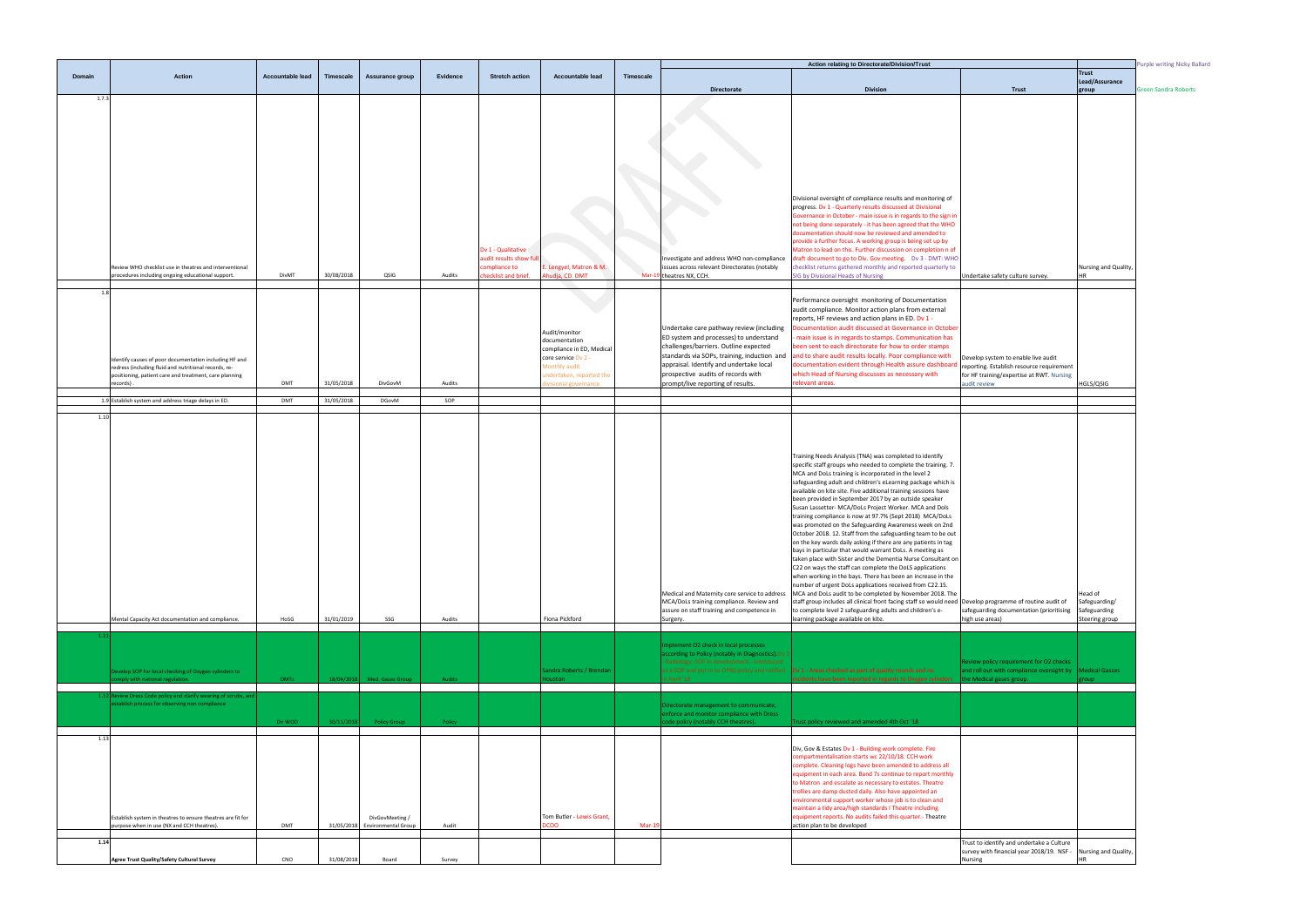|                                |                                                                               |                         | Purple writing Nicky Ballard |
|--------------------------------|-------------------------------------------------------------------------------|-------------------------|------------------------------|
|                                |                                                                               | <b>Trust</b>            |                              |
|                                | <b>Trust</b>                                                                  | Lead/Assurance<br>group | <b>Green Sandra Roberts</b>  |
|                                |                                                                               |                         |                              |
| ing. Dv 1<br><b>IT: stress</b> |                                                                               |                         |                              |
| nt                             | Monitor and follow up response and                                            |                         |                              |
| , Staff<br>ngs.                | action planning in hotspot areas, offering<br>further support as needed.      | ΗR                      |                              |
|                                |                                                                               |                         |                              |
|                                |                                                                               |                         |                              |
| staff re<br>npleted,           |                                                                               |                         |                              |
| e some                         |                                                                               |                         |                              |
| ľ                              |                                                                               |                         |                              |
|                                |                                                                               |                         |                              |
|                                |                                                                               |                         |                              |
|                                | Review                                                                        |                         |                              |
|                                |                                                                               |                         |                              |
| n at                           |                                                                               |                         |                              |
| Current                        |                                                                               |                         |                              |
| ding                           |                                                                               |                         |                              |
| ion<br>MT:                     | Review target populations for<br>safeguarding training levels (within policy) |                         |                              |
| meetings                       | to ensure appropriate and achievable.                                         |                         |                              |
| veekly at<br>ted to            | Safeguarding team to target low<br>compliance areas and staff groups for      | Head of                 |                              |
|                                | targeted training.                                                            | Safeguarding            |                              |
| iew. Dv 3                      |                                                                               |                         |                              |
|                                | audits are Safeguarding team to devise routine audit Head of                  |                         |                              |
|                                | for MCA/DoLs and reporting results.                                           | Safeguarding            |                              |
|                                |                                                                               |                         |                              |
|                                |                                                                               |                         |                              |
|                                |                                                                               |                         |                              |
|                                |                                                                               |                         |                              |
|                                |                                                                               |                         |                              |
|                                |                                                                               |                         |                              |
|                                | Develop routine annual audit plan for                                         |                         |                              |
|                                | Sepsis, monitored by DPG. CQUIN                                               |                         |                              |
|                                | compliance IQPR VitalPac upgrade and CD<br>rollout sepsis nurses              | DPG                     |                              |
|                                |                                                                               |                         |                              |
|                                |                                                                               |                         |                              |
|                                |                                                                               |                         |                              |
|                                |                                                                               |                         |                              |
|                                |                                                                               |                         |                              |
|                                |                                                                               |                         |                              |
|                                |                                                                               |                         |                              |
|                                |                                                                               |                         |                              |
|                                |                                                                               |                         |                              |
|                                |                                                                               |                         |                              |
|                                |                                                                               |                         |                              |
|                                |                                                                               |                         |                              |
|                                |                                                                               |                         |                              |
|                                |                                                                               |                         |                              |
| dard                           | Increase pool of staff trained in SJR.<br>Project group to address key issues |                         |                              |
| d of                           | including backlog of reviews, standard                                        |                         |                              |
| z.                             | mortality reporting, policy compliance etc.                                   |                         |                              |
| invited<br>essary              | Trust Mortality group to monitor<br>assurance on mortality review outcomes.   |                         |                              |
| ty a                           | ME Role commences 3/12/18. Q!                                                 | Mortality Project       |                              |
|                                | Mortality plan                                                                | Group                   |                              |
|                                |                                                                               |                         | <b>Green Gwen Nuttall</b>    |
| elated                         |                                                                               |                         |                              |
| below                          |                                                                               |                         |                              |
|                                |                                                                               |                         |                              |
| ers is in                      |                                                                               |                         |                              |
| to close.                      |                                                                               |                         |                              |
|                                |                                                                               |                         |                              |
|                                |                                                                               |                         |                              |

|               |                                                                                                                                                                      |                         |                          |                 |                  |                                                                |                                                                     |           |                                                                                                                                                                                                                                                                                                                                                                                                                                                                                                                                                                                                                                                                                                                                                                                                                                                                                                                                                                                                                                                                                                                | Action relating to Directorate/Division/Trust                                                                                                                                                                                                                                                                                                                                                                                                                                                                                                                                                                                                                                         |                                                                                                                                                                                                                                                                                                       |  |  |
|---------------|----------------------------------------------------------------------------------------------------------------------------------------------------------------------|-------------------------|--------------------------|-----------------|------------------|----------------------------------------------------------------|---------------------------------------------------------------------|-----------|----------------------------------------------------------------------------------------------------------------------------------------------------------------------------------------------------------------------------------------------------------------------------------------------------------------------------------------------------------------------------------------------------------------------------------------------------------------------------------------------------------------------------------------------------------------------------------------------------------------------------------------------------------------------------------------------------------------------------------------------------------------------------------------------------------------------------------------------------------------------------------------------------------------------------------------------------------------------------------------------------------------------------------------------------------------------------------------------------------------|---------------------------------------------------------------------------------------------------------------------------------------------------------------------------------------------------------------------------------------------------------------------------------------------------------------------------------------------------------------------------------------------------------------------------------------------------------------------------------------------------------------------------------------------------------------------------------------------------------------------------------------------------------------------------------------|-------------------------------------------------------------------------------------------------------------------------------------------------------------------------------------------------------------------------------------------------------------------------------------------------------|--|--|
| Domain        | <b>Action</b>                                                                                                                                                        | <b>Accountable lead</b> | <b>Timescale</b>         | Assurance group | Evidence         | <b>Stretch action</b>                                          | <b>Accountable lead</b>                                             | Timescale | <b>Directorate</b>                                                                                                                                                                                                                                                                                                                                                                                                                                                                                                                                                                                                                                                                                                                                                                                                                                                                                                                                                                                                                                                                                             | <b>Division</b>                                                                                                                                                                                                                                                                                                                                                                                                                                                                                                                                                                                                                                                                       | Trust                                                                                                                                                                                                                                                                                                 |  |  |
| 1.14.         | Completion of survey annually by departments                                                                                                                         | DMT/Heads Dept          | 31/12/2018               | Workforce       | Survey reports   |                                                                | Alan Duffell                                                        |           | All Directorates/sub-teams to undertake annual<br>stress risk assessments. All departments to<br>communicate chatback results, review and<br>complete action plans following feedback.                                                                                                                                                                                                                                                                                                                                                                                                                                                                                                                                                                                                                                                                                                                                                                                                                                                                                                                         | Ensure oversight of Chatback results and action planning. Dv<br>culture survey for Maternity completed.  Dv 3 - DMT: stress<br>risk assessments monitored as part of H&S assessment<br>requirements. Key findings from stress RA, Chatback, Staff<br>Survey etc. reviewed at monthly performance meetings.                                                                                                                                                                                                                                                                                                                                                                            | Monitor and follow up response and<br>action planning in hotspot areas, offering<br>further support as needed.                                                                                                                                                                                        |  |  |
| 1.15          | Develop the model of Discharge Lounge including vision<br>and DMO                                                                                                    | DMT                     | 31/08/2018               | DivMT           | Model            |                                                                |                                                                     |           |                                                                                                                                                                                                                                                                                                                                                                                                                                                                                                                                                                                                                                                                                                                                                                                                                                                                                                                                                                                                                                                                                                                | Review staff training/awareness of Discharge lounge staff re<br>clinical care/deterioration/escalation - Dv 2 - SOP completed,<br>pproved by Division. Allocated funding to commence some<br>building re-configuration. This will incorporate quality<br>itiatives for improved patient experience                                                                                                                                                                                                                                                                                                                                                                                    |                                                                                                                                                                                                                                                                                                       |  |  |
| 1.16.1        |                                                                                                                                                                      |                         |                          |                 |                  |                                                                |                                                                     |           | Fiona.P) Revised Safeguarding Children and<br>Adult Training Programme commenced which                                                                                                                                                                                                                                                                                                                                                                                                                                                                                                                                                                                                                                                                                                                                                                                                                                                                                                                                                                                                                         |                                                                                                                                                                                                                                                                                                                                                                                                                                                                                                                                                                                                                                                                                       |                                                                                                                                                                                                                                                                                                       |  |  |
| 1.16.2        | eview Safeguarding training policy for scope                                                                                                                         | HoS:                    | 31/10/201                | SSG             | Policy           |                                                                |                                                                     |           | overs October 2018 to 2021.                                                                                                                                                                                                                                                                                                                                                                                                                                                                                                                                                                                                                                                                                                                                                                                                                                                                                                                                                                                                                                                                                    |                                                                                                                                                                                                                                                                                                                                                                                                                                                                                                                                                                                                                                                                                       |                                                                                                                                                                                                                                                                                                       |  |  |
|               | Ensure a Safeguarding system for full staff compliance to<br>Policy                                                                                                  | DMT/Heads               | 31/08/2018               | DivGov          | Training records | Dv 1 - Training to be<br>consistently green<br>cross division. | Dv 1 - DMDs. Head of<br><b>Jursing, Head of</b><br><b>Midwifery</b> | Dec-1     | Management to review, cleanse and follow up<br>red mandatory training. Address safeguarding<br>training non compliance in Maternity,                                                                                                                                                                                                                                                                                                                                                                                                                                                                                                                                                                                                                                                                                                                                                                                                                                                                                                                                                                           | Division to set a 2 month improvement target for red<br>mandatory training. Dv 1 - Safeguarding Adults: green at<br>97.9%.<br>Safeguarding children level 1: green at 98.7%. Dv 2 - Current<br>process has not seen improvement particularly regarding<br>nedical staff compliance. New targeted communication<br>process to be piloted as of October 2018. Dv 3 - DMT:<br>Mandatory Training a focus of monthly performance meetings to ensure appropriate and achievable.<br>Dv 3 - Directorates: Action plans in place. Discussed weekly at<br>Diagnostic Imaging particularly Medical staff L3) Team meetings and staff briefings. Formally to reported to<br>Division to monthly | Review target populations for<br>safeguarding training levels (within policy<br>Safeguarding team to target low<br>compliance areas and staff groups for<br>targeted training.                                                                                                                        |  |  |
| 1.16.3        | Implement MCA/DoLs assessment audits                                                                                                                                 | DMT                     | 30/04/2018               | DivGov/SSG      | Audits           |                                                                |                                                                     |           |                                                                                                                                                                                                                                                                                                                                                                                                                                                                                                                                                                                                                                                                                                                                                                                                                                                                                                                                                                                                                                                                                                                | Dv 1 - Not complete Dv 2 - all nursing audit under review. Dv 3<br>Implement MCA/DOLs assessment audits- Nursing audits are Safeguarding team to devise routine aud<br>being reviewed across the division. 3m review                                                                                                                                                                                                                                                                                                                                                                                                                                                                  | for MCA/DoLs and reporting results.                                                                                                                                                                                                                                                                   |  |  |
| 2.0 Effective |                                                                                                                                                                      |                         |                          |                 |                  |                                                                |                                                                     |           |                                                                                                                                                                                                                                                                                                                                                                                                                                                                                                                                                                                                                                                                                                                                                                                                                                                                                                                                                                                                                                                                                                                |                                                                                                                                                                                                                                                                                                                                                                                                                                                                                                                                                                                                                                                                                       |                                                                                                                                                                                                                                                                                                       |  |  |
| 21            | Audit Sepsis 6 compliance and identify issues to action<br>ncluding human factors                                                                                    | Sepsis leadsx2          | 31/01/2019               | <b>DPG</b>      | Audits           |                                                                | Yat Wah Li                                                          |           | This is an ongoing action with audit in the form<br>of data submission for CQUIN in addition to<br>sepsis reports provided as part of the DPG<br>meeting on a monthly basis. we have focused<br>on ED, haematology/oncology and recently<br>paediatric wards with regards to sepsis<br>management. We will also be interviewing for<br>sepsis nurses on 27th November and have<br>VitalPAC (with NEWS2/sepsis module<br>implementation) being delayed until 31 Jan<br>2019.                                                                                                                                                                                                                                                                                                                                                                                                                                                                                                                                                                                                                                    | CQUIN Audits 1/4 yearly ED and Inpts                                                                                                                                                                                                                                                                                                                                                                                                                                                                                                                                                                                                                                                  | Develop routine annual audit plan for<br>Sepsis, monitored by DPG. CQUIN<br>compliance IQPR VitalPac upgrade and C<br>ollout sepsis nurses                                                                                                                                                            |  |  |
| 2.2           |                                                                                                                                                                      |                         |                          |                 |                  |                                                                |                                                                     |           |                                                                                                                                                                                                                                                                                                                                                                                                                                                                                                                                                                                                                                                                                                                                                                                                                                                                                                                                                                                                                                                                                                                |                                                                                                                                                                                                                                                                                                                                                                                                                                                                                                                                                                                                                                                                                       |                                                                                                                                                                                                                                                                                                       |  |  |
|               | Develop structure/process for Mortality reviews                                                                                                                      | Medical Director        | 30/08/2019               | MRG/TB          | Report           |                                                                | Ananth Viswanath                                                    |           | Directorate management to monitor the<br>completion and analysis of death reviews for<br>the service ensuring adequate trained<br>reviewers and time to complete. Death review<br>analysis/outcomes to be actioned at local<br>Governance/Mortality meetings. Dv 3 -<br>Paediatrics: Mortality reviewed as part of<br>Directorate performance and local governance<br>processes (Ananth.V) - learning from deaths<br>policy (OP 87) will be revised to incorporate<br>Medical Examiners model that dovetails with<br>mortality reviews<br>by Dec '18 - Medical Examiners appointed and<br>will be accommodated in a purpose-built<br>bereavement centre by Nov '18 - Medical<br>Examiners will undertake initial scrutiny of all<br>deaths in hospital and identify cases for more<br>detailed SJR reviews by Dec '18 - We are<br>aiming to have a team of dedicated and trained<br>mortality reviewers to ensure the reviews are<br>timely and independent by Jan '19. - An IT<br>platform to support the learning from deaths<br>agenda and reduce administrative burden is<br>being commissioned by Aug '19 | Divisions to oversee Directorate Mortality review<br>(performance and outcomes) as routine within their<br>Quality/Governance agenda. v 1 - Discussed as a standard<br>genda item quarterly at Divisional Governance. Head of<br>Nursing encouraging more staff to attend SJR training.<br>Mortality returns are overseen by Division and areas invited<br>o explain poor compliance to div gov meeting as necessary<br>most recent being Crit Care). Dv 3 - DMT: Mortality a<br>standing item on Div Gov agenda.                                                                                                                                                                     | Increase pool of staff trained in SJR.<br>Project group to address key issues<br>including backlog of reviews, standard<br>mortality reporting, policy compliance et<br>Trust Mortality group to monitor<br>assurance on mortality review outcomes<br>ME Role commences 3/12/18. Q!<br>Mortality plan |  |  |
|               |                                                                                                                                                                      |                         |                          |                 |                  |                                                                |                                                                     |           |                                                                                                                                                                                                                                                                                                                                                                                                                                                                                                                                                                                                                                                                                                                                                                                                                                                                                                                                                                                                                                                                                                                |                                                                                                                                                                                                                                                                                                                                                                                                                                                                                                                                                                                                                                                                                       |                                                                                                                                                                                                                                                                                                       |  |  |
|               | nplement a review of elective surgical readmission rates<br>National benchmark of mothers receiving steroids post<br>2.4 prem delivery - outlier result in Maternity | DMD Div1<br>Dir MT      | 30/11/2018               | DivGov          | Audits           |                                                                |                                                                     |           | Maternity to investigate and address result to                                                                                                                                                                                                                                                                                                                                                                                                                                                                                                                                                                                                                                                                                                                                                                                                                                                                                                                                                                                                                                                                 | Dv 1 - Suggest to close. Admissions categorised into related<br>and unrelated conditions. Results so far show we are below<br>national average.<br>Dv 1 Policy in place for steroid use for preterm mothers is in                                                                                                                                                                                                                                                                                                                                                                                                                                                                     |                                                                                                                                                                                                                                                                                                       |  |  |
| 3.0 Caring    | 2.5 Treatment waiting times disaggregation by site to<br>ddress specific issues - Surgery                                                                            | <b>DMT Surgery</b>      | 30/11/2018<br>30/11/2018 |                 |                  |                                                                |                                                                     |           | National benchmark.                                                                                                                                                                                                                                                                                                                                                                                                                                                                                                                                                                                                                                                                                                                                                                                                                                                                                                                                                                                                                                                                                            | ine with national best practice / guidance.<br>Amend waiting time reporting by site. Dv 1 - Suggest to close.<br>Same on both sites. Work already part of on-going<br>rogramme through OTEG.                                                                                                                                                                                                                                                                                                                                                                                                                                                                                          |                                                                                                                                                                                                                                                                                                       |  |  |
|               |                                                                                                                                                                      |                         |                          |                 |                  |                                                                |                                                                     |           |                                                                                                                                                                                                                                                                                                                                                                                                                                                                                                                                                                                                                                                                                                                                                                                                                                                                                                                                                                                                                                                                                                                |                                                                                                                                                                                                                                                                                                                                                                                                                                                                                                                                                                                                                                                                                       |                                                                                                                                                                                                                                                                                                       |  |  |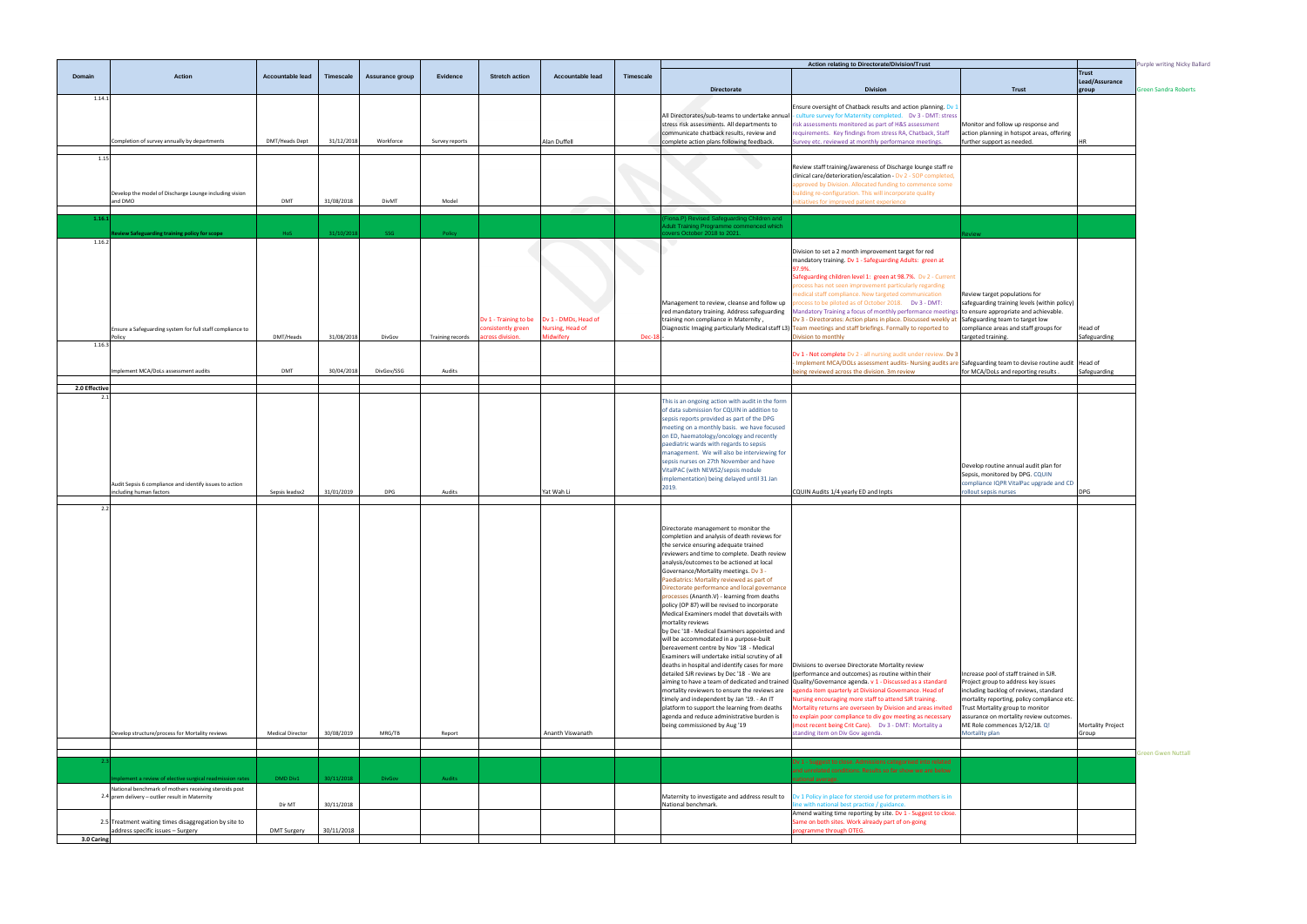|                |                                                                                       |                              |                   |                                           |                       |                       |                                                |           |                                                                                                                                                                                                                                                                                                                                                                                                                                                                                                                                                                                                                                                              | Action relating to Directorate/Division/Trust                                                                                                                                                                                                                                                                                                                                                                                                                                                                                                                                                                                                                                                                                                                                                                                                                                |                                                                                                                                                                           |                                         | Purple writing Nicky Ballard |
|----------------|---------------------------------------------------------------------------------------|------------------------------|-------------------|-------------------------------------------|-----------------------|-----------------------|------------------------------------------------|-----------|--------------------------------------------------------------------------------------------------------------------------------------------------------------------------------------------------------------------------------------------------------------------------------------------------------------------------------------------------------------------------------------------------------------------------------------------------------------------------------------------------------------------------------------------------------------------------------------------------------------------------------------------------------------|------------------------------------------------------------------------------------------------------------------------------------------------------------------------------------------------------------------------------------------------------------------------------------------------------------------------------------------------------------------------------------------------------------------------------------------------------------------------------------------------------------------------------------------------------------------------------------------------------------------------------------------------------------------------------------------------------------------------------------------------------------------------------------------------------------------------------------------------------------------------------|---------------------------------------------------------------------------------------------------------------------------------------------------------------------------|-----------------------------------------|------------------------------|
| Domain         | <b>Action</b>                                                                         | Accountable lead             | Timescale         | Assurance group                           | Evidence              | <b>Stretch action</b> | <b>Accountable lead</b>                        | Timescale | <b>Directorate</b>                                                                                                                                                                                                                                                                                                                                                                                                                                                                                                                                                                                                                                           | <b>Division</b>                                                                                                                                                                                                                                                                                                                                                                                                                                                                                                                                                                                                                                                                                                                                                                                                                                                              | <b>Trust</b>                                                                                                                                                              | <b>Trust</b><br>Lead/Assurance<br>group | <b>Green Sandra Roberts</b>  |
| 3.1            | Identify ways to reduce lengthy delays for patient<br>transport.                      | Div 2 DCOO                   | 31/05/2018        | DivMT                                     | Audit                 |                       |                                                |           | Review/establish contract compliance<br>monitoring.                                                                                                                                                                                                                                                                                                                                                                                                                                                                                                                                                                                                          |                                                                                                                                                                                                                                                                                                                                                                                                                                                                                                                                                                                                                                                                                                                                                                                                                                                                              | Esculated to CCG contract monitoring in<br>place. Improving position. Test of change<br>will be winter                                                                    |                                         |                              |
| 4.0 Responsive |                                                                                       |                              |                   |                                           |                       |                       |                                                |           |                                                                                                                                                                                                                                                                                                                                                                                                                                                                                                                                                                                                                                                              |                                                                                                                                                                                                                                                                                                                                                                                                                                                                                                                                                                                                                                                                                                                                                                                                                                                                              |                                                                                                                                                                           |                                         |                              |
| $\Lambda$      |                                                                                       |                              |                   |                                           |                       |                       |                                                |           | Dv 3 - DMT: RTT monitoring in place . We did<br>owever have an intensive support review (<br>external) for our cancer 62 pathways. This<br>report was completed in Aug 18, the evidence<br>via report is available and has been shared with<br>inance & Performance, Quality Governance                                                                                                                                                                                                                                                                                                                                                                      | Review surgical admission pathways to improve RTT Dv 1 -                                                                                                                                                                                                                                                                                                                                                                                                                                                                                                                                                                                                                                                                                                                                                                                                                     |                                                                                                                                                                           |                                         |                              |
|                | Achieve national targets for RTT - external review<br>4.1.1 Implement recommendations | <b>DCOOS</b><br><b>DCOOs</b> | 30/06/2019<br>tbc | Contract & Performance<br>/ DivMT<br>F&PC | Report<br><b>IQPR</b> |                       | Kevin Stringer / Gwen<br>Nuttall / Mike Sharon |           | imon Grummet (Trust cancer lead).                                                                                                                                                                                                                                                                                                                                                                                                                                                                                                                                                                                                                            | nd TMC. The accountable leads are myself and Trust wide issue which is ongoing and picked up in other<br>orums. Highlighted in cover report                                                                                                                                                                                                                                                                                                                                                                                                                                                                                                                                                                                                                                                                                                                                  | RTT performance monitored. Improvement<br>plan in place                                                                                                                   |                                         |                              |
| 4.1.2          | EPAU having no weekend service - Gynae                                                | Dir MT                       | 30/04/2018        |                                           |                       |                       |                                                |           | Gynaecology to review weekend service<br>provision for EPAU<br>Radiology to review/consider accreditation                                                                                                                                                                                                                                                                                                                                                                                                                                                                                                                                                    | Dv 1 - EPAU - no service at the weekends this relates to<br>challenges within the sonography service. HOM and Matron<br>are future proofing service for Nurse and Midwife led<br>sonography service - 2 RM's and 2 RN's are undergoing<br>training and this will be a rolling training programme for the<br>Future .Presently the sonography service is challenged -<br>vacancy and sickness has created some capacity issues, this is<br>a risk that is escalated to divisional RR, and COO is aware. Thi<br>means that presently we are unable to provide a 7 day<br>service, this is under continual review and is being monitored<br>closely. Recruitment is in progress - there is a recognised lack<br>of experienced sonographers locally and nationally.<br>uccession planning and development of staff in scanning<br>mpetencies to support service is in progress. |                                                                                                                                                                           |                                         |                              |
| 4.1.3          | No ISAS sign up/accreditation - Diagnostic                                            | Dir MT                       | 30/11/201         |                                           |                       |                       |                                                |           | requirement. Dv 3 - Radiology: This is not being<br>considered at present TMC to note and<br>oprove                                                                                                                                                                                                                                                                                                                                                                                                                                                                                                                                                          |                                                                                                                                                                                                                                                                                                                                                                                                                                                                                                                                                                                                                                                                                                                                                                                                                                                                              |                                                                                                                                                                           |                                         |                              |
| 4.1.4          | LD/Dementia provision - Diagnostic                                                    | Radiology Dir MT             | 31/03/2019        |                                           |                       |                       |                                                |           | Directorate to review LD patient needs within<br>the service and address Dv 3 - Radiology: There<br>s no written process for this as yet. Work with<br>Dementia Leads to support best practice<br>hoping to have implemented by March 2019<br>LD/Dementia Provision Diagnostic-Working<br>with Dementia leads for completion (Fiona.P)<br>LD All Ages Strategy completed. New LD posts<br>(children and adult) x 2 Band 6 in recruitment<br>stage. Expect to be in post by end of March<br>2019                                                                                                                                                              |                                                                                                                                                                                                                                                                                                                                                                                                                                                                                                                                                                                                                                                                                                                                                                                                                                                                              | Strategies rollout flags on portal                                                                                                                                        |                                         |                              |
|                |                                                                                       |                              |                   |                                           |                       |                       |                                                |           | Document and communicate a process for<br>urgent referrals. Dy 3 - Radiology: There is no                                                                                                                                                                                                                                                                                                                                                                                                                                                                                                                                                                    |                                                                                                                                                                                                                                                                                                                                                                                                                                                                                                                                                                                                                                                                                                                                                                                                                                                                              |                                                                                                                                                                           |                                         |                              |
| 4.1.5          | No urgent referrals process - Diagnostic                                              | Radiology Dir MT             | 30/11/2018        |                                           |                       |                       |                                                |           | written process for this - urgent request on the<br>electronic requesting system in place                                                                                                                                                                                                                                                                                                                                                                                                                                                                                                                                                                    |                                                                                                                                                                                                                                                                                                                                                                                                                                                                                                                                                                                                                                                                                                                                                                                                                                                                              |                                                                                                                                                                           |                                         |                              |
| 4.1.6          | Facility for patient isolation - Diagnostic                                           | <b>Radiology Dir MT</b>      | 30/11/2018        |                                           |                       |                       |                                                |           | Directorate to review the service facility and<br>address Dv 3 - Radiology: SOP 27 is the written<br>procedure for patients who require isolation                                                                                                                                                                                                                                                                                                                                                                                                                                                                                                            |                                                                                                                                                                                                                                                                                                                                                                                                                                                                                                                                                                                                                                                                                                                                                                                                                                                                              |                                                                                                                                                                           |                                         |                              |
| 4.1.7          |                                                                                       |                              |                   |                                           |                       |                       |                                                |           | Directorate to review the service facility and<br>address Dv 3 - Radiology: Interpreters are                                                                                                                                                                                                                                                                                                                                                                                                                                                                                                                                                                 |                                                                                                                                                                                                                                                                                                                                                                                                                                                                                                                                                                                                                                                                                                                                                                                                                                                                              |                                                                                                                                                                           |                                         |                              |
| 5.0 Well Led   | terpreter facility for patients - Diagnostic                                          | Radiology Dir MT             | 30/11/201         |                                           |                       |                       |                                                |           | oooked in line with the Trust Interpreting Polio                                                                                                                                                                                                                                                                                                                                                                                                                                                                                                                                                                                                             |                                                                                                                                                                                                                                                                                                                                                                                                                                                                                                                                                                                                                                                                                                                                                                                                                                                                              |                                                                                                                                                                           |                                         |                              |
|                | Develop new Mandatory training model                                                  | Dir.Workforce                | 01/04/201         | Education and Training /<br>TMC           | Kite site             |                       | ouise Nickell                                  |           | This review is currently underway, and a<br>Director confirm and challenge step will now be<br>part of the sign off around MT topics/frequency<br>and target groups. Each topic has been<br>allocated a 'reader' of the learning content,<br>who has worked with the SME to provide first<br>level challenge and scrutiny around course<br>content, learning outcomes and user<br>acceptability-this has now been completed for<br>all topics. Next stage is to redesign the learning<br>content into new e learning packages, and test<br>for user acceptability and accuracy. Then the<br>director level scrutiny panel will occur between<br>ow and March |                                                                                                                                                                                                                                                                                                                                                                                                                                                                                                                                                                                                                                                                                                                                                                                                                                                                              | Review mandatory training policy and<br>training subjects with particular focus on<br>target groups, compliance<br>targets/thresholds, frequency and mode<br>of training. | Head of E&T and<br>SME                  |                              |
| 5.2            | Confirm Sepsis training requirements for Maternity staff                              | Head of Midwifery            |                   | 30/01/2019 Directorate Gov. Group         | Minutes               |                       |                                                |           | $\mathsf{X}$                                                                                                                                                                                                                                                                                                                                                                                                                                                                                                                                                                                                                                                 | Each topic has been allocated a 'reader' of the learning<br>content, who has worked with the SME to provide first level<br>challenge and scrutiny around course content, learning<br>outcomes and user acceptability-this has now been<br>completed for all topics.<br>Then the director level scrutiny panel will occur between now                                                                                                                                                                                                                                                                                                                                                                                                                                                                                                                                         | As in line with Trust                                                                                                                                                     |                                         |                              |
|                |                                                                                       |                              |                   |                                           |                       |                       |                                                |           |                                                                                                                                                                                                                                                                                                                                                                                                                                                                                                                                                                                                                                                              | and march                                                                                                                                                                                                                                                                                                                                                                                                                                                                                                                                                                                                                                                                                                                                                                                                                                                                    |                                                                                                                                                                           |                                         |                              |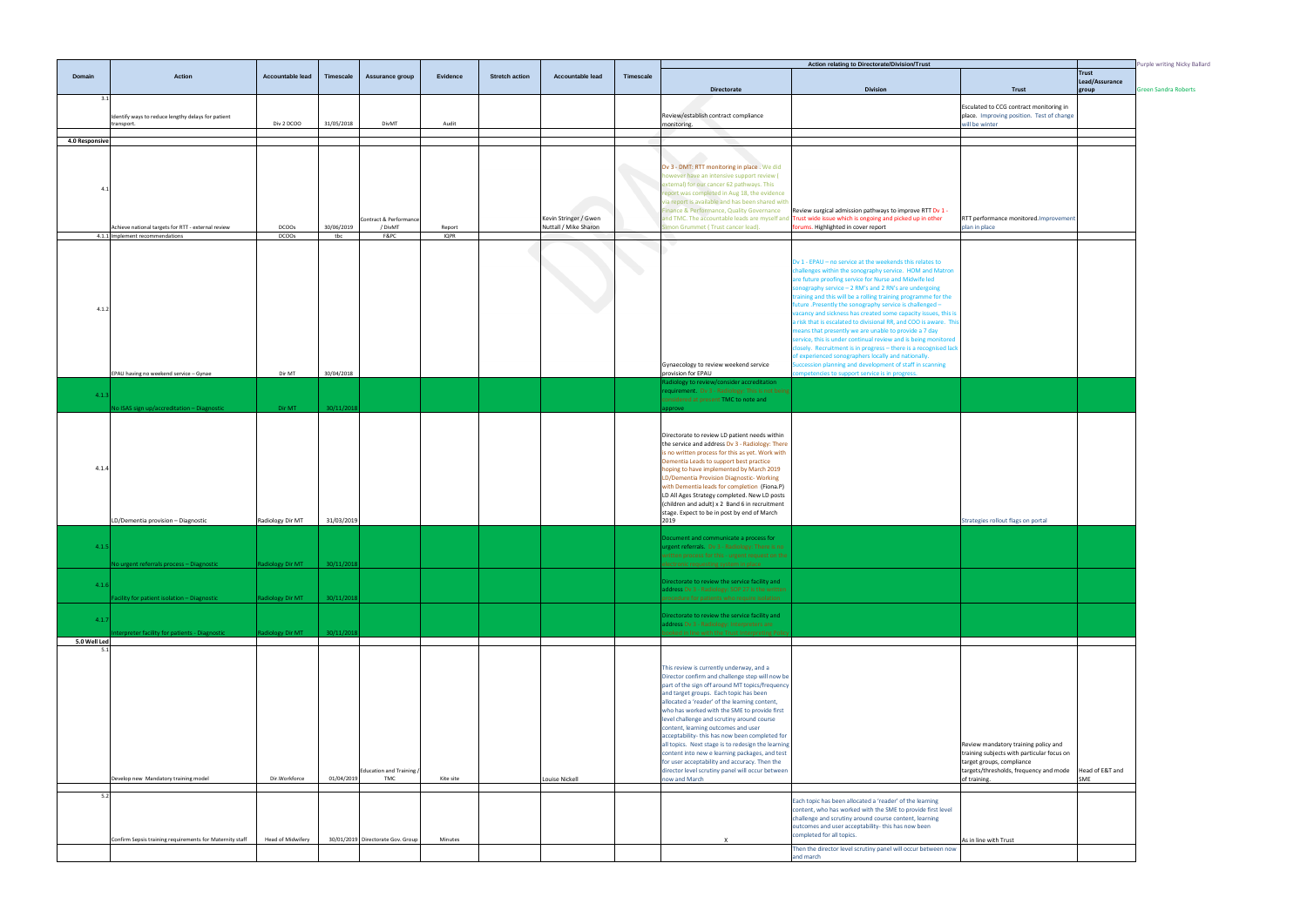|        |                                                          |                                       |                  |                    |                    |                       |                      |                  |                                                                                                 | Action relating to Directorate/Division/Trust                                                                                    |                                           |  |  |  |
|--------|----------------------------------------------------------|---------------------------------------|------------------|--------------------|--------------------|-----------------------|----------------------|------------------|-------------------------------------------------------------------------------------------------|----------------------------------------------------------------------------------------------------------------------------------|-------------------------------------------|--|--|--|
| Domain | <b>Action</b>                                            | <b>Accountable lead</b>               | <b>Timescale</b> | Assurance group    | Evidence           | <b>Stretch action</b> | Accountable lead     | <b>Timescale</b> |                                                                                                 |                                                                                                                                  |                                           |  |  |  |
|        |                                                          |                                       |                  |                    |                    |                       |                      |                  |                                                                                                 |                                                                                                                                  |                                           |  |  |  |
|        |                                                          |                                       |                  |                    |                    |                       |                      |                  | <b>Directorate</b>                                                                              | <b>Division</b>                                                                                                                  | <b>Trust</b>                              |  |  |  |
|        |                                                          |                                       |                  |                    |                    |                       |                      |                  |                                                                                                 |                                                                                                                                  |                                           |  |  |  |
|        |                                                          |                                       |                  |                    |                    |                       |                      |                  | Ensure all equipment checks are within date -                                                   |                                                                                                                                  |                                           |  |  |  |
|        |                                                          |                                       |                  |                    |                    |                       |                      |                  | ED, Medical core service.                                                                       |                                                                                                                                  |                                           |  |  |  |
|        |                                                          |                                       |                  |                    |                    |                       |                      |                  |                                                                                                 |                                                                                                                                  |                                           |  |  |  |
|        |                                                          |                                       |                  |                    |                    |                       |                      |                  |                                                                                                 |                                                                                                                                  |                                           |  |  |  |
|        |                                                          |                                       |                  |                    |                    |                       |                      |                  |                                                                                                 |                                                                                                                                  |                                           |  |  |  |
|        |                                                          |                                       |                  |                    |                    |                       |                      |                  |                                                                                                 |                                                                                                                                  |                                           |  |  |  |
|        |                                                          |                                       |                  |                    |                    |                       |                      |                  |                                                                                                 |                                                                                                                                  |                                           |  |  |  |
|        |                                                          |                                       |                  |                    |                    |                       |                      |                  |                                                                                                 |                                                                                                                                  |                                           |  |  |  |
|        |                                                          |                                       |                  |                    |                    |                       |                      |                  |                                                                                                 |                                                                                                                                  |                                           |  |  |  |
|        |                                                          |                                       |                  |                    |                    |                       |                      |                  |                                                                                                 |                                                                                                                                  |                                           |  |  |  |
|        |                                                          |                                       |                  |                    |                    |                       |                      |                  |                                                                                                 |                                                                                                                                  |                                           |  |  |  |
|        |                                                          |                                       |                  |                    |                    |                       |                      |                  |                                                                                                 |                                                                                                                                  |                                           |  |  |  |
|        |                                                          |                                       |                  |                    |                    |                       |                      |                  |                                                                                                 |                                                                                                                                  |                                           |  |  |  |
|        |                                                          |                                       |                  |                    |                    |                       |                      |                  |                                                                                                 |                                                                                                                                  | Review arrangements for PAT testing and   |  |  |  |
|        | stem of assuring compliance to PAT test policy           | <b>Head Med. Equipment</b>            | 30/11/2018       | Med. Devices Group | Audit data         |                       | <b>Rob Millard</b>   |                  |                                                                                                 |                                                                                                                                  | ssurance reporting.                       |  |  |  |
|        |                                                          |                                       |                  |                    |                    |                       |                      |                  |                                                                                                 |                                                                                                                                  |                                           |  |  |  |
| 5/     |                                                          |                                       |                  |                    |                    |                       |                      |                  |                                                                                                 |                                                                                                                                  |                                           |  |  |  |
|        |                                                          |                                       |                  |                    |                    |                       |                      |                  |                                                                                                 | Divisions to devise arrangements to oversee the management<br>and progression of Directorate risk registers. Dv 1 - Divisional   |                                           |  |  |  |
|        |                                                          |                                       |                  |                    |                    |                       |                      |                  |                                                                                                 | risk register reviewed monthly at div gov meeting. Directorate                                                                   |                                           |  |  |  |
|        |                                                          |                                       |                  |                    |                    |                       |                      |                  |                                                                                                 | risks reviewed as part of Quality meetings. IP risks also                                                                        |                                           |  |  |  |
|        |                                                          |                                       |                  |                    |                    |                       |                      |                  | All risks must but reviewed and updated                                                         | reviewed at Divisional nurse leadership meeting. Dv 3 - DMT                                                                      |                                           |  |  |  |
|        |                                                          |                                       |                  |                    | Div Data pack/TRR  |                       |                      |                  | monthly. A monthly risk register review                                                         | As per policy risks <12 reviewed min. quarterly; risks 12+                                                                       | Review central governance and resource    |  |  |  |
|        | Effective management of risk registers to include timely |                                       |                  | QSIG/QGAC/Audit    | BAF/Internal Audit |                       |                      |                  | meeting is held to oversee and follow up the                                                    | reviewed monthly. Reviews take place at both Directorate                                                                         | and structure to oversee risk register    |  |  |  |
|        | Closure of actions and risks, relevance of evidence.     | and Corporate Heads                   | 30/11/2018       | Committee          | report             |                       | Shashidhar Cherukuri |                  | <b>TRR</b> updates.                                                                             | and Divisional level.                                                                                                            | management.                               |  |  |  |
|        |                                                          |                                       |                  |                    |                    |                       |                      |                  |                                                                                                 |                                                                                                                                  |                                           |  |  |  |
| 5.5    |                                                          |                                       |                  |                    |                    |                       |                      |                  |                                                                                                 |                                                                                                                                  |                                           |  |  |  |
|        |                                                          |                                       |                  |                    |                    |                       |                      |                  |                                                                                                 |                                                                                                                                  |                                           |  |  |  |
|        |                                                          |                                       |                  |                    |                    |                       |                      |                  |                                                                                                 |                                                                                                                                  |                                           |  |  |  |
|        |                                                          |                                       |                  |                    |                    |                       |                      |                  | Staff implementing the Trust DoC process are                                                    |                                                                                                                                  |                                           |  |  |  |
|        |                                                          |                                       |                  |                    |                    |                       |                      |                  | required to invite input of patients/relatives to                                               |                                                                                                                                  |                                           |  |  |  |
|        |                                                          |                                       |                  |                    |                    |                       |                      |                  | inform the RCA investigation. The Duty of                                                       |                                                                                                                                  |                                           |  |  |  |
|        |                                                          |                                       |                  |                    |                    |                       |                      |                  | Candour (DoC) process is applied to all serious                                                 |                                                                                                                                  |                                           |  |  |  |
|        |                                                          |                                       |                  |                    |                    |                       |                      |                  | incident investigations. Following review in                                                    |                                                                                                                                  |                                           |  |  |  |
|        |                                                          |                                       |                  |                    |                    |                       |                      |                  | 2018 the DoC process includes the requirement                                                   |                                                                                                                                  |                                           |  |  |  |
|        |                                                          |                                       |                  |                    |                    |                       |                      |                  | for clinical leads delivering DoC to invite the                                                 |                                                                                                                                  |                                           |  |  |  |
|        |                                                          |                                       |                  |                    |                    |                       |                      |                  | patient/family to state any areas of concern                                                    |                                                                                                                                  |                                           |  |  |  |
|        |                                                          |                                       |                  |                    |                    |                       |                      |                  | they wish to highlight/form part of the                                                         |                                                                                                                                  |                                           |  |  |  |
|        |                                                          |                                       |                  |                    |                    |                       |                      |                  | investigation. This offer is also stated in DoC                                                 |                                                                                                                                  |                                           |  |  |  |
|        |                                                          |                                       |                  |                    |                    |                       |                      |                  | documentation to the patient. Areas identified                                                  |                                                                                                                                  |                                           |  |  |  |
|        |                                                          |                                       |                  |                    |                    |                       |                      |                  | are passed to the investigator to form part of<br>nvestigation or address via other appropriate |                                                                                                                                  | Current RCA training to have independent  |  |  |  |
|        |                                                          |                                       |                  |                    |                    |                       |                      |                  | processes eg PALs, Complaints etc. The existing                                                 |                                                                                                                                  | review by HF expert and inform further    |  |  |  |
|        |                                                          |                                       |                  |                    |                    |                       |                      |                  | link between SJR and SUI process will ensure                                                    |                                                                                                                                  | development. Review central governance    |  |  |  |
|        |                                                          |                                       |                  |                    |                    |                       |                      |                  | that where a death is reviewed and triggers a                                                   |                                                                                                                                  | structure and resource for RCA oversight  |  |  |  |
|        |                                                          |                                       |                  |                    |                    |                       |                      |                  | SUI or investigation the process (including DoC)                                                |                                                                                                                                  | and theme analysis to inform learning and |  |  |  |
|        | Review RCA process for patient and staff involvement and |                                       |                  |                    |                    |                       |                      |                  | will apply as above. The new ME role and                                                        |                                                                                                                                  | improvement. Develop improvement          |  |  |  |
|        | feed learning into training programmes and system        |                                       |                  |                    |                    |                       |                      |                  | bereavement team will also have a role in the                                                   |                                                                                                                                  | assessment/evaluation framework. SJR      |  |  |  |
|        | learning and link with SJR process.                      | Head of Governance                    | 31/03/2018       | MRG / QSIG         | Policy             |                       |                      |                  | Dec-18 support/involvement of patients/families                                                 |                                                                                                                                  | process revised - learning log            |  |  |  |
|        | 5.6 Establish Teletracking assurance around patient      |                                       |                  |                    |                    |                       |                      |                  |                                                                                                 |                                                                                                                                  |                                           |  |  |  |
|        | information governance.                                  | Head of Comms/DPO                     | 31/05/2018       | IGSG               | MOU                |                       | Raz Edwards          |                  |                                                                                                 |                                                                                                                                  | Need further work                         |  |  |  |
| 5.6.1  | Patient/public poster re use and management of           |                                       |                  |                    |                    |                       |                      |                  |                                                                                                 |                                                                                                                                  |                                           |  |  |  |
|        | nformation                                               | Head of Comms                         | 31/01/2019       | <b>IGSG</b>        | Posters            |                       | Sally Evans          |                  |                                                                                                 |                                                                                                                                  | Need further work                         |  |  |  |
|        | 5.6.2 Publish on line fair processing notice.            | <b>DPO</b>                            |                  | IGSG               | Website            |                       |                      |                  |                                                                                                 |                                                                                                                                  | Need further work                         |  |  |  |
| 5.6.3  | Indertake Privacy Impact Assessment.                     | Head of Governance &<br>Head of Comms | 30/08/2018       |                    | PIA                |                       |                      |                  |                                                                                                 |                                                                                                                                  |                                           |  |  |  |
|        |                                                          |                                       |                  |                    |                    |                       |                      |                  |                                                                                                 |                                                                                                                                  |                                           |  |  |  |
|        | 5.7 Review internet/intranet management processes        |                                       |                  |                    |                    |                       |                      |                  |                                                                                                 |                                                                                                                                  | Intranet under review, new intranet       |  |  |  |
|        |                                                          |                                       |                  |                    |                    |                       |                      |                  |                                                                                                 |                                                                                                                                  | launch planned April '19. Internet is     |  |  |  |
|        |                                                          |                                       |                  |                    |                    |                       | Sally Evans / Nigel  |                  |                                                                                                 |                                                                                                                                  | having an ongoing review.GDPR - training  |  |  |  |
|        |                                                          | Heads of Comms/Med III                | 30/04/2018       | tbc                |                    |                       | Beardsmore           |                  |                                                                                                 |                                                                                                                                  | policy review in progress                 |  |  |  |
|        |                                                          |                                       |                  |                    |                    |                       |                      |                  |                                                                                                 |                                                                                                                                  |                                           |  |  |  |
| 5.8    |                                                          |                                       |                  |                    |                    |                       |                      |                  |                                                                                                 |                                                                                                                                  |                                           |  |  |  |
|        |                                                          |                                       |                  |                    |                    |                       |                      |                  |                                                                                                 |                                                                                                                                  |                                           |  |  |  |
|        |                                                          |                                       |                  |                    |                    |                       |                      |                  |                                                                                                 |                                                                                                                                  |                                           |  |  |  |
|        |                                                          |                                       |                  |                    |                    |                       |                      |                  |                                                                                                 |                                                                                                                                  |                                           |  |  |  |
|        |                                                          |                                       |                  |                    |                    |                       |                      |                  |                                                                                                 |                                                                                                                                  |                                           |  |  |  |
|        |                                                          |                                       |                  |                    |                    |                       |                      |                  |                                                                                                 |                                                                                                                                  |                                           |  |  |  |
|        |                                                          |                                       |                  |                    |                    |                       |                      |                  |                                                                                                 |                                                                                                                                  |                                           |  |  |  |
|        |                                                          |                                       |                  |                    |                    |                       |                      |                  |                                                                                                 |                                                                                                                                  |                                           |  |  |  |
|        |                                                          |                                       |                  |                    |                    |                       |                      |                  |                                                                                                 |                                                                                                                                  |                                           |  |  |  |
|        |                                                          |                                       |                  |                    |                    |                       |                      |                  |                                                                                                 | Dv 1 - IG breaches to be monitored via div gov and RCA                                                                           |                                           |  |  |  |
|        |                                                          |                                       |                  |                    |                    |                       |                      |                  |                                                                                                 | investigations and action plans. Dv 1 - Divisional IG breaches -                                                                 |                                           |  |  |  |
|        |                                                          |                                       |                  |                    |                    |                       |                      |                  |                                                                                                 | in the first 2 quarters there have been 135 incidents reported                                                                   |                                           |  |  |  |
|        |                                                          |                                       |                  |                    |                    |                       |                      |                  |                                                                                                 | trust wide with 37 related to division 1. Compared to the                                                                        |                                           |  |  |  |
|        |                                                          |                                       |                  |                    |                    |                       |                      |                  |                                                                                                 | same time last year there has been a decrease of 31 incidents.                                                                   |                                           |  |  |  |
|        |                                                          |                                       |                  |                    |                    |                       |                      |                  |                                                                                                 | This is the second consecutive year where division have seen                                                                     |                                           |  |  |  |
|        |                                                          |                                       |                  |                    |                    |                       |                      |                  |                                                                                                 | a significant reduction in total number of incidents reported.                                                                   |                                           |  |  |  |
|        |                                                          |                                       |                  |                    |                    |                       |                      |                  |                                                                                                 | Trends relate to data quality issues or data being disclosed in                                                                  |                                           |  |  |  |
|        |                                                          |                                       |                  |                    |                    |                       |                      |                  |                                                                                                 | error with only 1 occurrence of unauthorised access. Cardiac<br>has tripled their amount of incidents from 3 to 9, division have | Review and publish local procedure        |  |  |  |
|        |                                                          |                                       |                  |                    |                    | Dv 1 - No ICO         |                      |                  | Implement local IG audits and compliance                                                        | requested an aggregated RCA in respect of this.  Dv 3 - DMT: guidance for IT login security. Implement                           |                                           |  |  |  |
|        | Minimise risk of IG breaches through open log ins        | <b>DMTs</b>                           | 23/04/2018       | IGSG               | Audit              | eportable incidents.  | Dv 1 - DMT           |                  | Mar-19 follow up.                                                                               | directorates engage with IG audits undertaken via IG team                                                                        | Trust IG audits once IG resource agreed.  |  |  |  |
|        |                                                          |                                       |                  |                    |                    |                       |                      |                  |                                                                                                 |                                                                                                                                  |                                           |  |  |  |

|                                                                                       |                                                 | Purple writing Nicky Ballard |
|---------------------------------------------------------------------------------------|-------------------------------------------------|------------------------------|
| <b>Trust</b>                                                                          | <b>Trust</b><br>Lead/Assurance<br>group         | <b>Green Sandra Roberts</b>  |
|                                                                                       |                                                 |                              |
|                                                                                       |                                                 |                              |
|                                                                                       |                                                 |                              |
|                                                                                       |                                                 |                              |
|                                                                                       |                                                 |                              |
|                                                                                       |                                                 |                              |
|                                                                                       |                                                 |                              |
|                                                                                       |                                                 |                              |
| Review arrangements for PAT testing and                                               |                                                 |                              |
| assurance reporting.                                                                  | <b>Head of Estates</b>                          |                              |
|                                                                                       |                                                 |                              |
|                                                                                       |                                                 |                              |
|                                                                                       |                                                 |                              |
| Review central governance and resource                                                |                                                 |                              |
| and structure to oversee risk register<br>management.                                 | <b>Head of Governance</b><br>and Legal Services |                              |
|                                                                                       |                                                 |                              |
|                                                                                       |                                                 |                              |
|                                                                                       |                                                 |                              |
|                                                                                       |                                                 |                              |
|                                                                                       |                                                 |                              |
|                                                                                       |                                                 |                              |
|                                                                                       |                                                 |                              |
|                                                                                       |                                                 |                              |
|                                                                                       |                                                 |                              |
| Current RCA training to have independent<br>review by HF expert and inform further    |                                                 |                              |
| development. Review central governance<br>structure and resource for RCA oversight    |                                                 |                              |
| and theme analysis to inform learning and<br>improvement. Develop improvement         |                                                 |                              |
| assessment/evaluation framework. SJR<br>process revised - learning log                | <b>Head of Governance</b><br>and Legal Services |                              |
| Need further work                                                                     |                                                 |                              |
| Need further work                                                                     |                                                 |                              |
| Need further work                                                                     |                                                 |                              |
|                                                                                       |                                                 |                              |
| Intranet under review, new intranet<br>launch planned April '19. Internet is          |                                                 |                              |
| having an ongoing review.GDPR - training,<br>policy review in progress                |                                                 |                              |
|                                                                                       |                                                 |                              |
|                                                                                       |                                                 |                              |
|                                                                                       |                                                 |                              |
|                                                                                       |                                                 |                              |
|                                                                                       |                                                 |                              |
|                                                                                       |                                                 |                              |
|                                                                                       |                                                 |                              |
|                                                                                       |                                                 |                              |
|                                                                                       |                                                 |                              |
|                                                                                       |                                                 |                              |
| Review and publish local procedure                                                    |                                                 |                              |
| guidance for IT login security. Implement<br>Trust IG audits once IG resource agreed. | IGSG                                            |                              |
|                                                                                       |                                                 |                              |